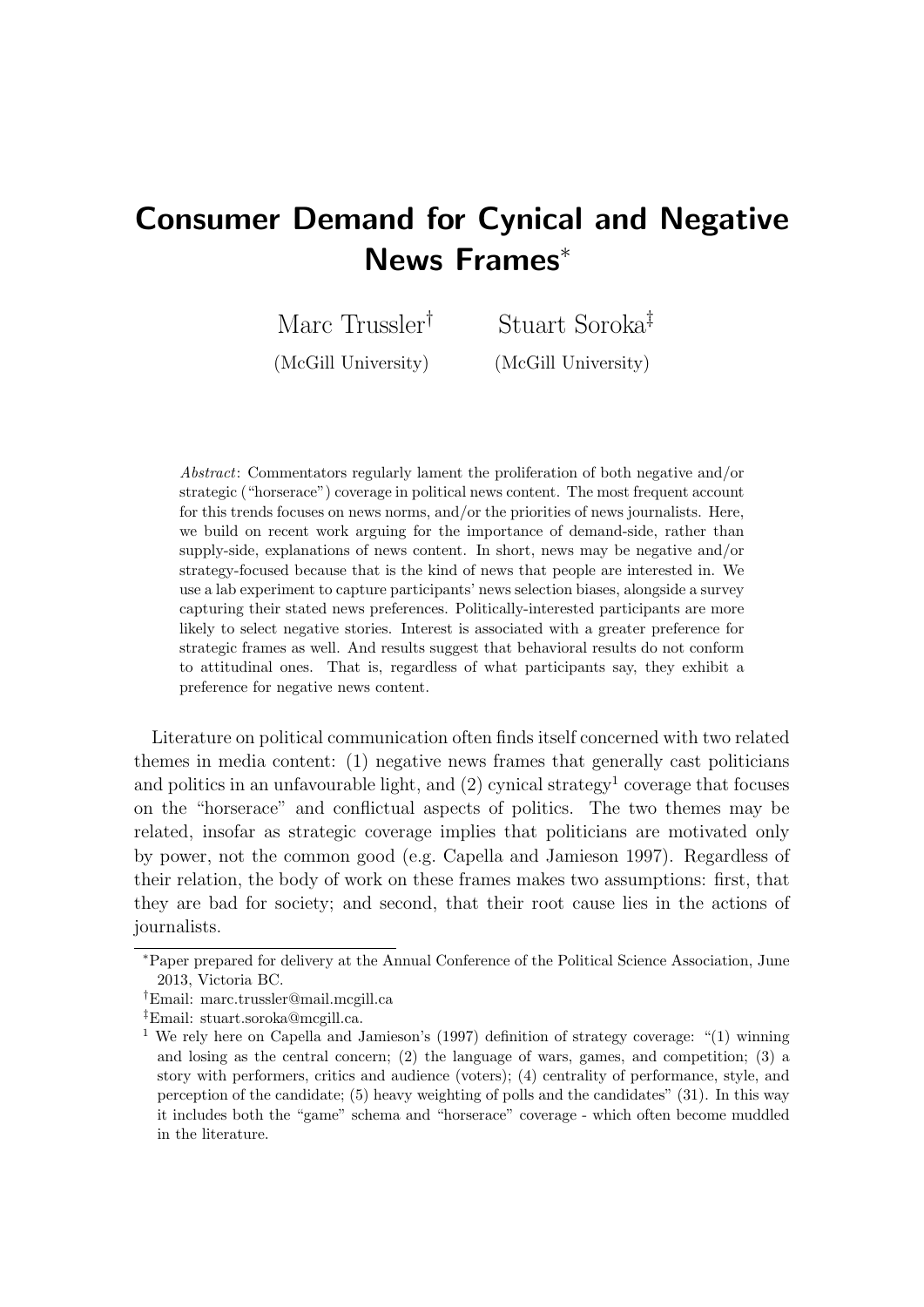We seek here to question the second assumption through a simple supposition: that the content of any given media environment, both on the personal and systemic level, is determined by some interplay between what media sources supply, and what consumers demand.<sup>2</sup> Instead of looking at particular processes and norms inherent in the news-making process which may generate these themes (Sabato 1991; Patterson 1994; Lichter and Noyes 1995; Farnsworth and Lichter 2007), we instead focus on the additional role that demand plays in their provision. Put simply, we argue that the proliferation of negative and/or strategic content is at least in part a function of individuals' (quite possibly subconscious) preferences.

This is to our knowledge the first exploration of news selection biases outside the US context, and/or outside the context of an election campaign. It is in part an extension of existing work focused on consumer interest in horserace stories (e.g., Iyengar et al. 2004), or in negative content (e.g., Meffert et al. 2006), although it is the first to simultaneously consider both. It does so using a new lab-experimental approach that we believe has some advantages where both internal and external validity are concerned. It also provides a rare opportunity to compare actual news selection behavior with answers to survey questions about participants' preferences in media content.

We find, in sum, that individuals tend to select negative and strategic news frames, even when other options are available, and, moreover, even when their own stated preferences are for news that is less negative and/or strategic. Results thus support past work suggesting that participants are more likely to select negative stories rather than positive ones, though we find that this is particularly true for strategic stories. We also find evidence, in line with past work, that participants expressing high levels of political interest show a greater attraction to strategic stories. (This is true for citizens versus non-citizens as well.) Our own interpretation of these results draws on work in psychology, biology, economics, and political science on the "negativity-bias." But even a thin reading of our findings emphasizes a too-often overlooked aspect of new content: it is the way it is not just because of the nature of the supply of news, but also the demand.

### The Cynical Media and their Audience

That the media are negative and cynical about politics and politicians is widely agreed upon in the literature. (For a recent review see Soroka 2012.) Most scholars see this trend as a product, or perhaps a mutation, of the media's role as the watchdog "Fourth Estate." Patterson (1994: 79) argues that journalist's understanding of what this role entails has evolved in a way that has caused them to shift from "silent skeptics" to "vocal cynics." Indeed, the great deal of literature surrounding

<sup>2</sup>For a useful distinction of demand- versus supply-side accounts of media content, see (Andrew 2007).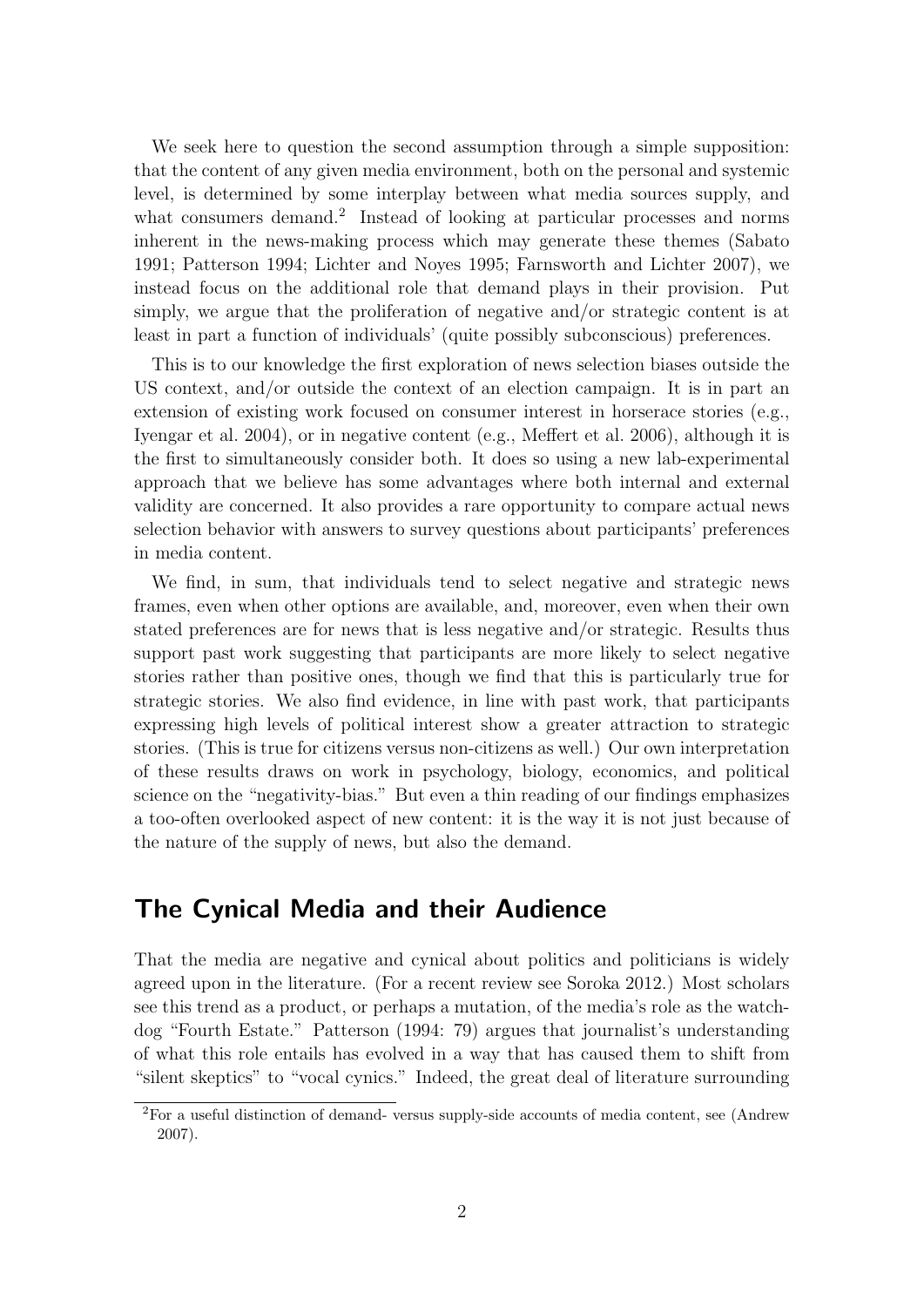negativity in political news discusses how — in the American case — journalists have become hyper-critical of politicians and electoral campaigns. Calling political journalists, "sharks in a feeding frenzy," Sabato (1991: 2) regards journalists as "more interested in finding sleaze and achieving fame and fortune than in serving as an honest broker of information between citizens and government." This view of a negative-centric press is echoed in numerous other US studies (e.g., Lang and Lang 1966, 1968; Robinson and Sheehan 1983; Edelman 1987; Blumer and Gurevitch 1995; Lichter and Noyes 1995; Capella and Jamieson 1997; West 2001; Newton 2006; Farnsworth and Lichter 2007); it is evident in work elsewhere as well (e.g., Andrew et al. 2006).

In addition to the focus on negative coverage by mass media, there is a related and overlapping area of research focusing on what Capella and Jamieson (1997: 31) call "strategy" coverage, said to include: "(1) winning and losing as the central concern; (2) the language of wars, games, and competition; (3) a story with performers, critics and audience (voters); (4) centrality of performance, style, and perception of the candidate; (5) heavy weighting of polls and the candidates." We see strategy coverage as being related to negative coverage as it increases cynicism in viewers by calling into question the motivation of politicians; Jamieson and Capella argue that when the actions of those in politics is painted in a strategic light, viewers ascribe a motivation of power, rather than a concern for the common good, to those involved. Patterson (1994) and Jones (2004) convey similar concerns about the press ascribing cynical motivations to politicians. Moreover, this type of strategy coverage is seen to be dramatically on the rise, both inside the US (e.g., Jones 2004; Patterson 1994; Robinson 1976; Capella and Jamieson 1997) and elsewhere (Mendelsohn 1993; Pickup et al. 2010).

# Why?: Supply-Side Explanations

Most existing work places the blame for strategic and negative political coverage on journalistic norms of cynicism towards public officials, stemming from a general decline of trust towards public figures in the United States from the 1970s onwards (Sabato 1991; Patterson 1994; Lichter and Noyes 1995; Capella and Jamieson 1997; West 2001; Farnsworth and Lichter 2007). For many, Watergate and Vietnam had an indelible and long lasting effect on both the American public and the journalistic culture. The deceit surrounding Watergate in particular spurred the frustrations of journalists, and led to a feeling that they "won't get fooled again." According to Farnsworth and Lichter (2007: 115), it is this inherent distrust of politicians which pushes the media to create negative and strategic news frames: "Reporters...view government pronouncements with suspicion and governmental figures with contempt" — a process which extends to politicians and candidates for elected office more generally.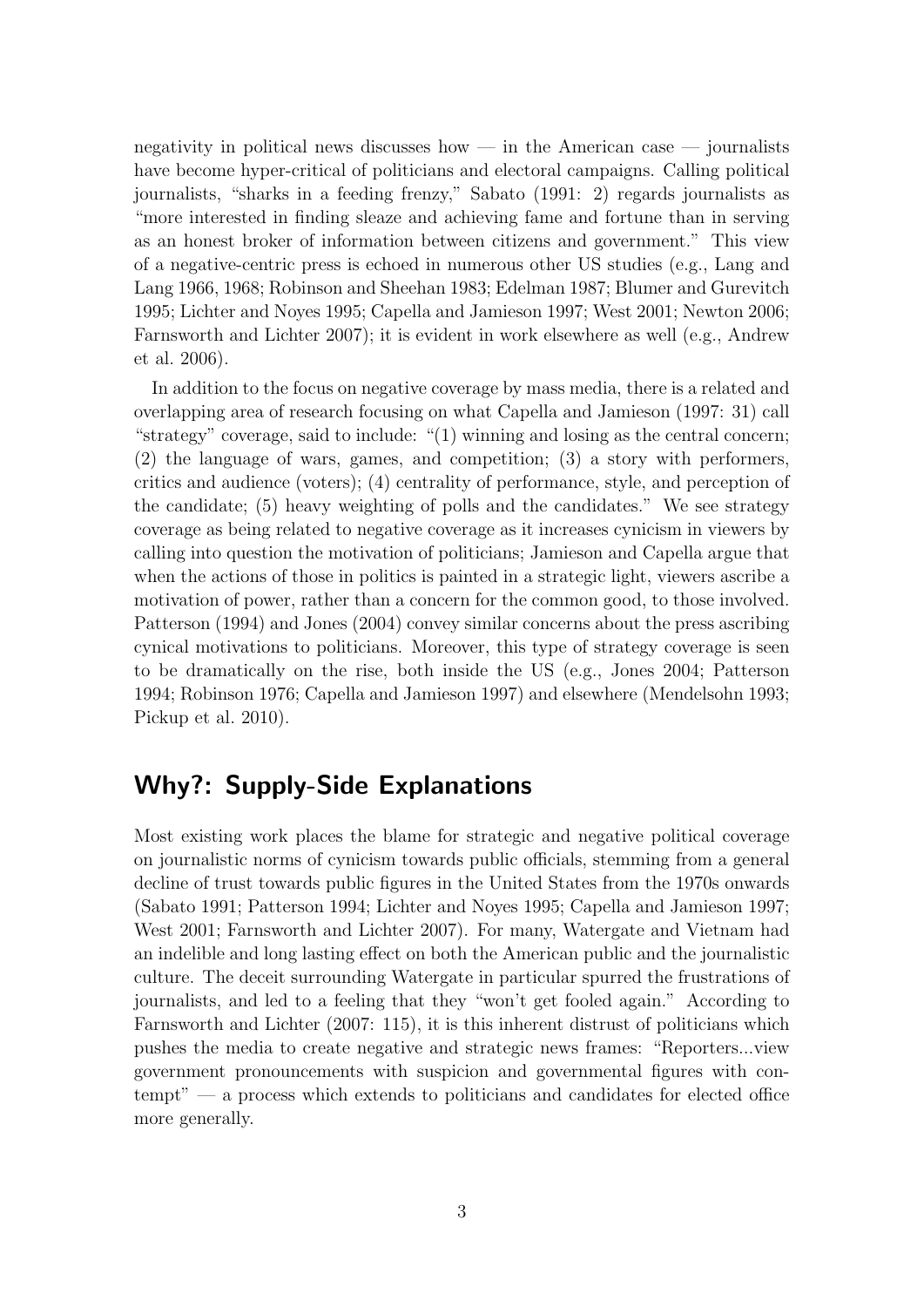Patterson makes a similar argument: "The voters possess a different schematic outlook [than do reporters]. They view politics primarily as a means of choosing leaders and solving their problems"; while reporters, he asserts, are more interested in the "game" of politics (Patterson 1994: 59). This difference for Patterson stems from the journalist's desire for celebrity gained primarily through filling the role of cynics in the Bernstein and Woodward mould — leading to a situation of oneupmanship that progressively increases the level of rhetoric, and moves journalists from "silent sceptics" to "vocal cynics" (73-74).

It seems very likely that particular historical events, and the resulting journalistic norms, contribute to the production of both negative and strategic news frames. That said, the historical events-oriented account does little to explain why negative and strategic coverage are pervasive outside the US (see citations above). Journalists in other countries may have had similar defining moments, perhaps; and notions of how to conduct journalism may well have seeped from the US into other countries. But the apparent pervasiveness of negative and strategic coverage outside the US does seem to beg for an argument not rooted just in American political history.

There are several alternatives. Both Farnsworth and Lichter (2007) and Patterson (1994) suggest that the process of making news tends to push journalists towards strategic and negative news frames. Primarily, this argument revolves around the need for media to present new and exciting things to their audience. For a story to make the cut, it must have something to make it stand out. Framing politics as a horserace, a conflict between politicians, or as a series of errors made by individuals in the system, are methods of accomplishing this. Consider the campaign trail, where politicians move around each day and largely make the same stump-speech to various audiences. A journalist covering these events with an eye for policyreporting would have little new to say each day. What does change is the candidate's position in the horse-race, for example, and thus simply by virtue of being new, it makes the news.

This news-process explanation for strategic and negative frames is likely more generalizable (that is, more easily applicable outside the US) than the journalistic norms theory. There are other possible accounts as well, however, focused not on the process of producing news so much as on the process of consuming it.

# Why?: Demand-Side Explanations

The existing literature is unclear about how media consumers feel about negative and/or strategic coverage, in part because many of the major works on the condition of political reporting in the US focus on the process of producing news much more than on the ways in which we consume it. When the existing literature does address consumer demand, it most often focuses on evidence of the low and/or declining scores the public gives to media (as a whole) in surveys as evidence of a distaste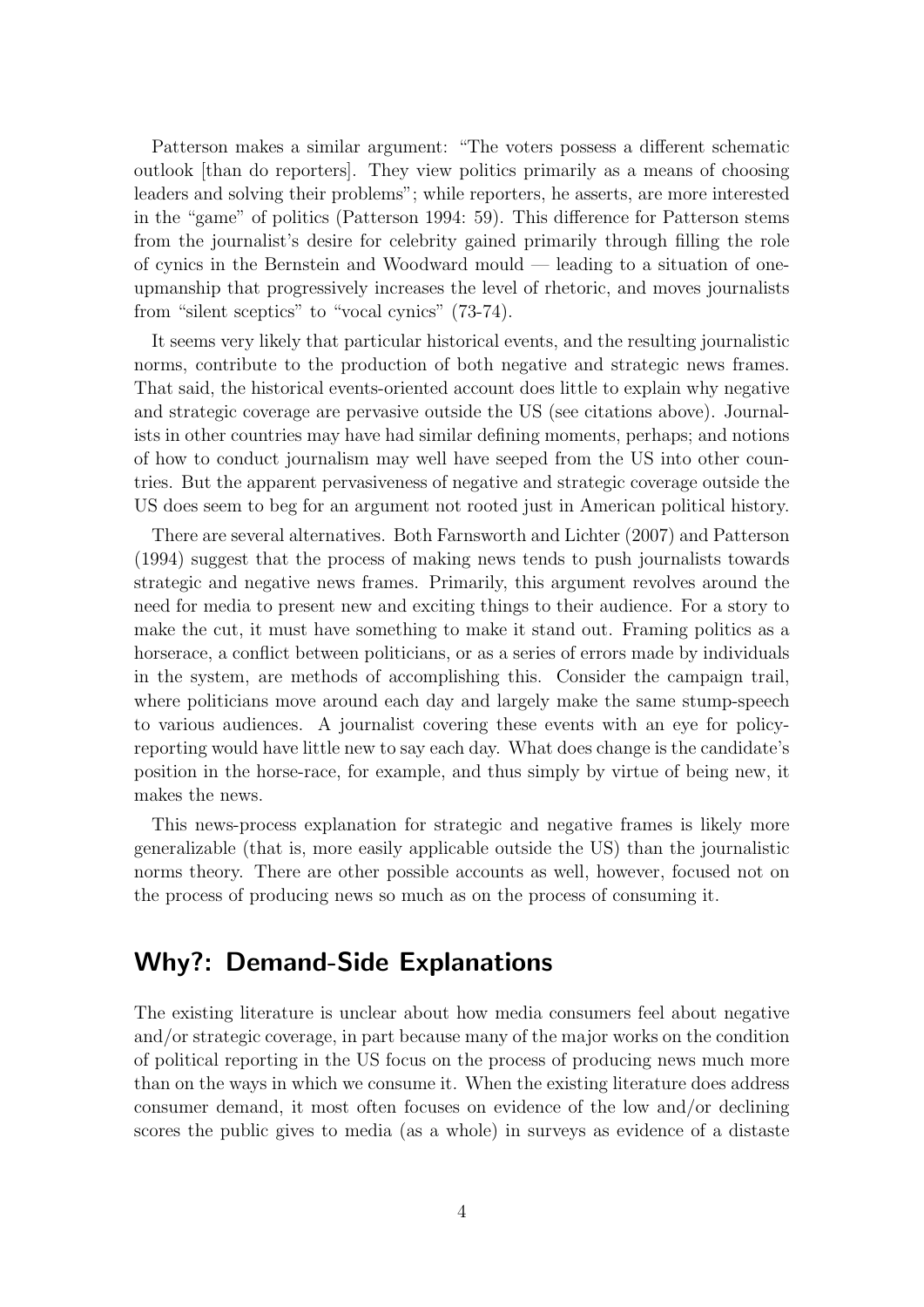towards the increasing prominence of negative and strategic frames.

There are some exceptions. There is for instance a small body of work that looks at Pew survey questions asking about respondents' feelings about media content. The critical question, asked (to our knowledge) sixteen times from 1985 to 2011, is as follows: "Some people think that by criticizing political leaders, news organizations keep political leaders from doing their job. Others think that such criticism is worth it because it keeps political leaders from doing things that should not be done. Which position is closer to your opinion?"<sup>3</sup> West (2001: 104) notes that support for the so called "watchdog" role of the press declined from the mid-1980 to mid-1990s; Lichter and Noyes (1995) use these data to support the proposition that the public doesn't agree with journalists, who behave as though they believe that cynicism is in the best interest of the public discourse. But the mid-1990s seems to be a particularly low point for US public support for the mass media. Looking over the entire 25-year period suggests only a slight decline in support for a watchdog role. Roughly two thirds of the American public selects "keep political leaders from doing things that should not be done" (67% in 1985; down to 58% in 2011); roughly one quarter selects "keep political leaders from doing their job"  $(17\%$  in 1985; up to 25% in 2011). There does not appear to be markedly declining support for a watchdog media, then; but there clearly is a significant (and slightly increasing) minority unsupportive of that role. So survey results support the notion that the press remains negative and strategy-oriented in spite of there being a large minority with preferences for other ("better") content.

Our own inclination is to be wary of survey evidence on this issue, however. Attitudes on news coverage are likely influenced by the current tone of politics and the media. The particularly vitriolic political climate surrounding the first Clinton presidency may be what drove the shift observed by both West, and Lichter and Noyes. More importantly, it may also be that respondents' stated preferences for news content do not accurately reflect their actual news choices. That is, people may say they want one kind of news, even as they systematically select another.

There are certainly reasons to believe that this is true; at least, there are reasons to believe that, in spite of what may appear in survey results, the vast majority of news consumers are regularly attracted to a combination of negative and/or strategic news. There is after all a growing body of work describing a "negativity bias" in human behavior. In short, individuals may have a propensity to weight negative information more heavily than positive information. This seems relatively clear in work in psychology on impression formation (e.g., der Pligt et al. 1980; Vonk 1996); it is reflected in work on loss aversion in economics (Kahneman and Tversky 1979); and it is evidenced in work on political behavior and communications as well (e.g., Altheide 1997; Diagnault et al. 2012; Harrington 1989; Patterson 1994; Shoemaker et al. 1987). Some work links the negativity bias to evolutionary processes (e.g.,

<sup>3</sup>Data are available at http://www.people-press.org.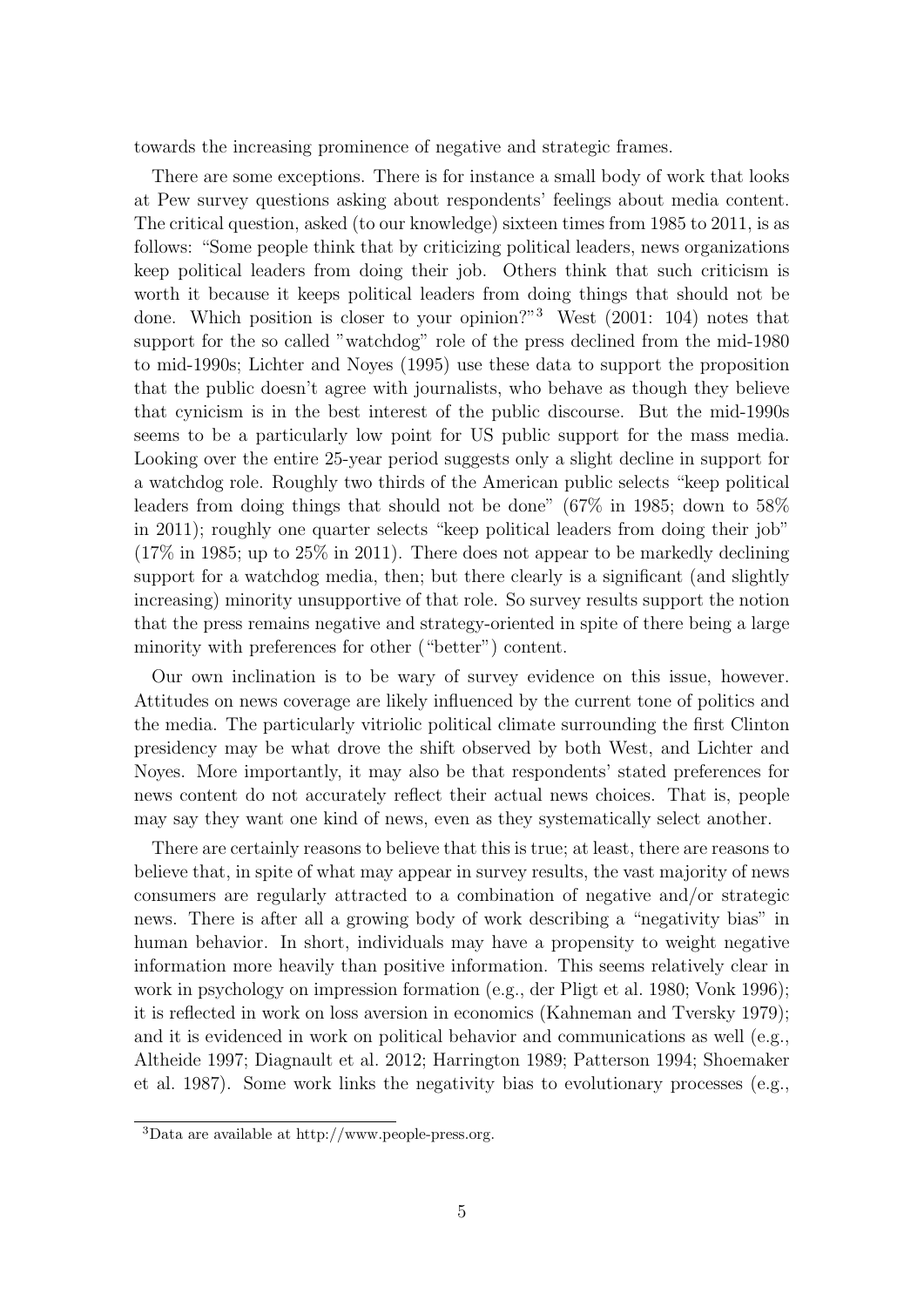Shoemaker 1996; Soroka and McAdams 2012). Work also focuses on the importance of a reference point to the negativity bias: humans tend to be mildly optimistic; negative information is thus further away from our expectations than is positive information; and we thus view negative information as both more deviant, and potentially more useful as well (e.g., Fiske 1980; Skowronski and Carlston 1989).

The notion that it is the potential usefulness of deviant/negative information that makes it particularly attractive to, in this case, news consumers, is echoed in work on on why news consumers have a rational incentive to focus on negative and/or strategic news frames. It has long been hypothesized that individuals seek 'shortcuts' in their information gathering – shortcuts that can systematically bias their media content environments. This argument is rooted in both (a) Downs's (1957) argument that individuals have little incentive to become informed about or participate in politics, since the impact of their voting decisions on election outcomes are miniscule; and (b) Fiske's (1984) notion of individuals as "cognitive misers." In both cases, citizens have limited incentives to pay close attention to most political information. For Fiske, this means they will seek "rapid adequate solutions, rather than slow articulate solutions" (12).

What is the nature of these rapid solutions? A focus on negativity, and/or strategy, and/or political conflict is a possibility. When politicians form a consensus around a policy, that policy is likely to be implemented whomever wins an election or political fight. However, where there is controversy or two opposing viewpoints, political support for one side may determine what is implemented, thus giving the individual an incentive to pay attention. In short, "The rational voter is engaged by political conflict and bored by political consensus" Zaller (1999: 16). When the media reduce complex political issues to strategy coverage that highlights disagreement, citizens may reward them with increased viewership.

Theories focused on an evolution-inspired negativity bias, or on modern-day rational decision making to improve the cost-benefit ratio where political learning is concerned, are quite clearly related: both suggest that the selection of negative and/or strategic information is for strategic (rather than just entertainment) reasons. Each is focused on the need to use a limited amount of attention to efficiently process a potentially vast body of political information. The end result may be a preference for information that is negative, and/or strategic; and a body of media content that is produced to match that preference.

Note that this preference for negative and/or strategic information may be subconscious. That is, we may find ourselves selecting negative and/or strategic stories even as we state that we would like other types of information. The presence of survey responses that suggest some wariness about negative and strategic frames in media, even as media consumption seems to points towards a preference for those types of information, may reflect this fact. This would be in line with findings that individuals "frequently grumbled about oversimplified treatment of all news,"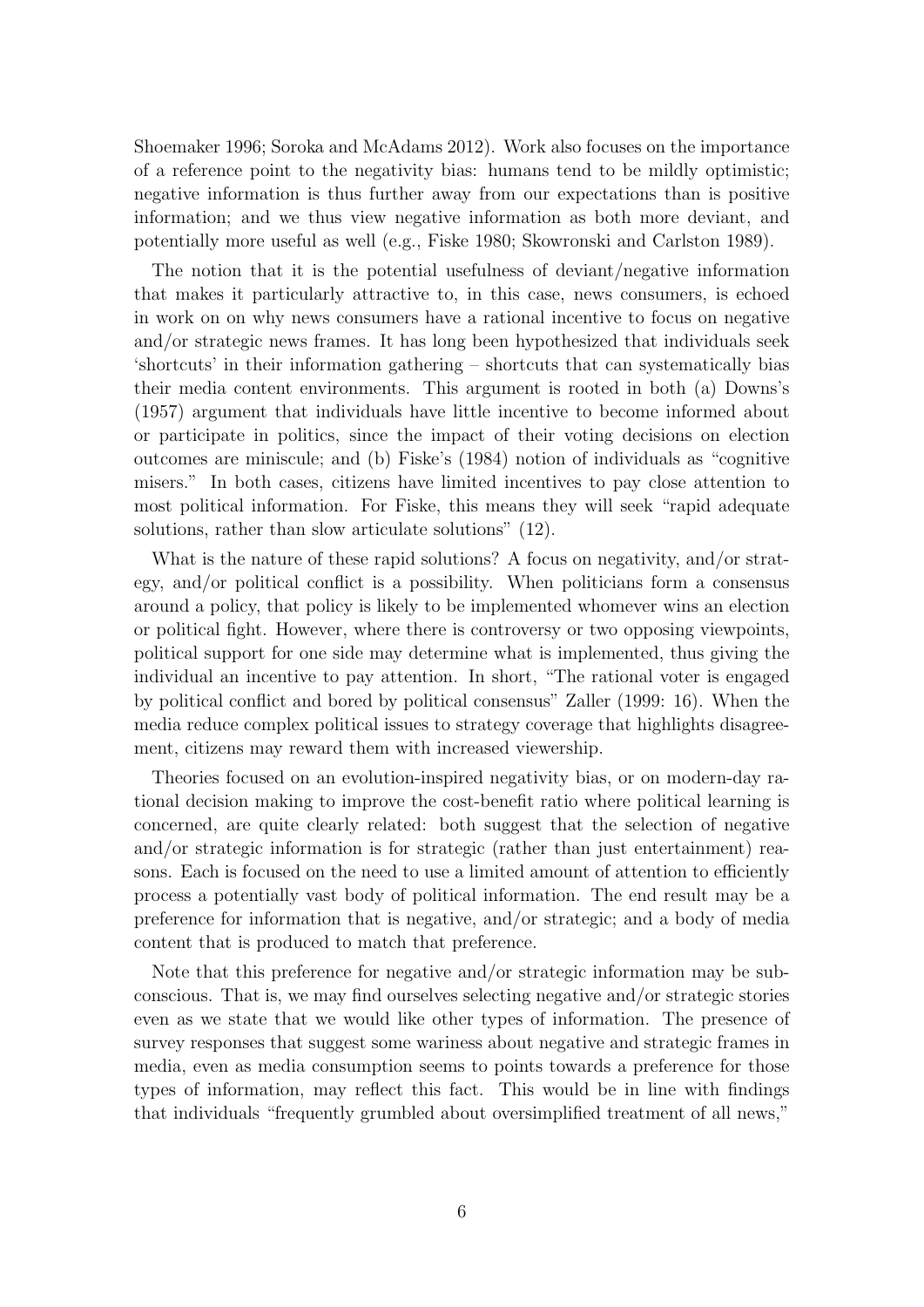while being unwilling in their actual habits to view more complex coverage (Graber 1984: 105); or that those who call for public-affairs programming tend to not watch it when it is actually made available (Neuman 1991: 95). In short, previous research already lends support to the notion that individuals' conscious signalling of what news ought to be does not necessarily match their actual patterns of news consumption.

This previous research suggests three hypotheses. First, we expect that participants will be more likely to read news stories that are negative and/or strategyfocused. Second, we expect that participants' interest in politics will mediate the impact of negativity and/or strategy on story selection. More precisely, we expect that those with a greater interest in politics will show a greater tendency towards negative and strategic stories, since these individuals are more able to make use of these more efficient frames. Third, we expect that the relationship between behavior (in story selection) will be weakly correlated with attitudes (about negativity and strategy frames). We expect news-selection processes to be partly subconscious; stated preferences may consequently be weakly, if at all, related to story selection.

### From Attitudinal to Behavioral Analyses

In order to assess the effects of demand on the content of news, then, we require a way to examine news choices directly, that is, focusing on behavioral (actual news selection) rather than attitudinal (survey question-based) data. There are several valuable examples of this approach. Meffert et al. (2006) look at whether there is a demand for negative information about political candidates in an electoral campaign setting using the "dynamic information-board" method pioneered by Lau and Redlawsk (2006), and focused on "motivated information processing." Over the course of the experiment, participants are presented with campaign material — news headlines, candidate information, and poll numbers — as though they are witnessing a real-life campaign cycle (albeit much more quickly). Tracking what information is viewed allows researchers to observe the types of information that participants use to create or solidify vote choices. Results suggest that participants are more inclined to rely on negative information.

Iyengar et al. (2004) take a different approach: they send out to test subjects a CD containing an extensive collection of articles on the then-ongoing 2000 United States presidential election. CDs included software that tracked participants' news selection; participants were encouraged to use the CD software in order to gather information on the election; and news selections were analyzed. Results suggest that the "horserace" frame (similar to what we refer to as a strategy frame) received a disproportionately high level of viewership compared to the other categories. The authors suggest this was caused by consumer's desire for "exciting" news content, as opposed to "drab" policy discussions. In their words, "the uncertainty and suspense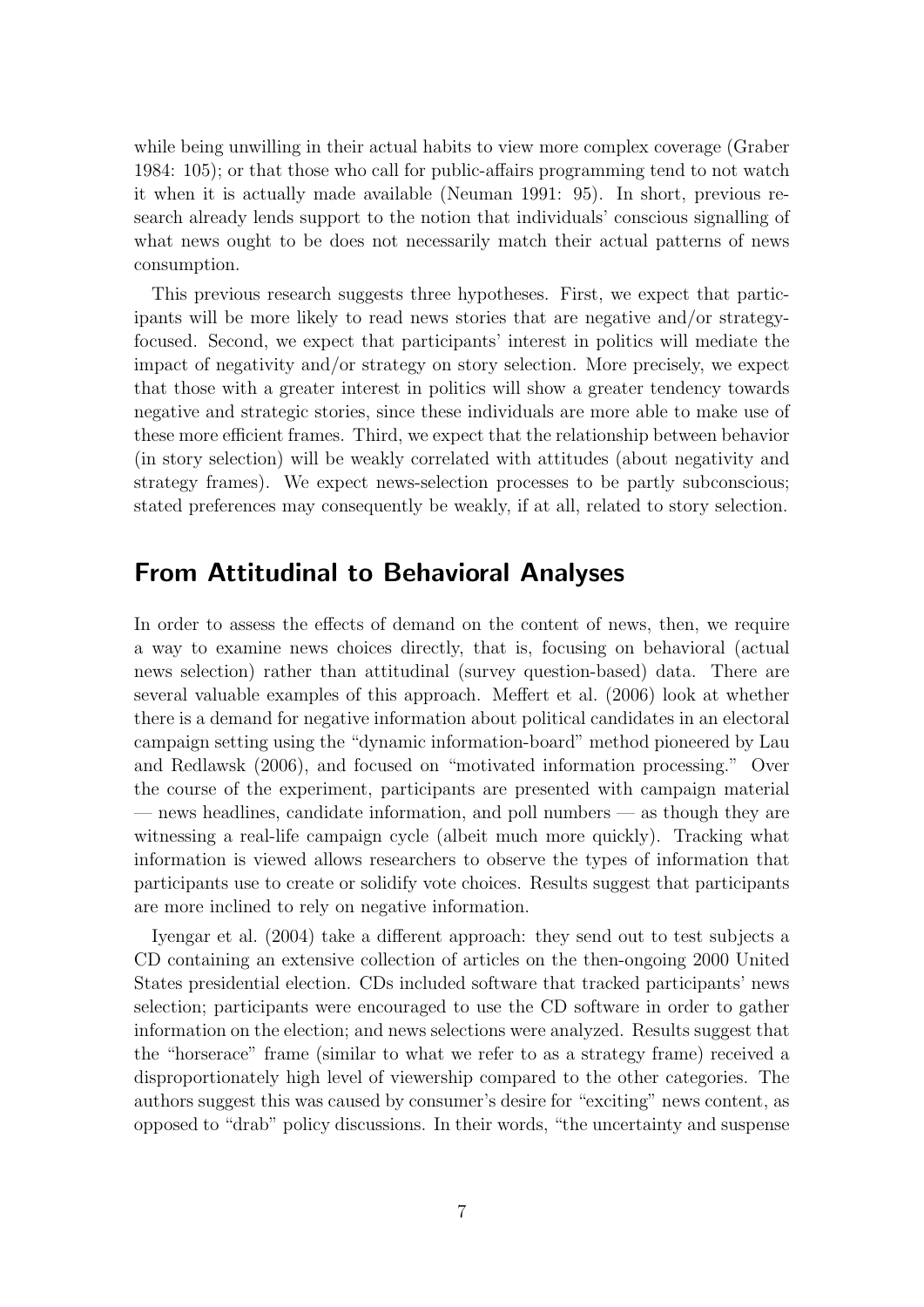associated with the depiction of the candidates as strategic players is more likely to boost audience share than more 'substantive' aspects of the campaign" (Iyengar et al. 2004: 159).

Tewksbury's (2005) approach (also see Tewksbury 2006) is similar, though the focus of his work is on, respectively, the demographic homogeneity of audiences for news websites, and selective exposure to public affairs content. To analyze consumer choice, Tewksbury utilizes the Nielsen company's ratings system, which monitors the web history of a large cross section of Americans participants who sign into the tracking software whenever they browse the Internet. In each study, Tewksbury monitors selected websites, and explores participants" news selections based on their demographic information.

Where experimental design is concerned, there are advantages and disadvantages to each approach. Iyengar et al. and Tewksbury allow respondents to participate at home, in a more natural environment than the experimental lab setting used by Meffert et al. The resulting external validity comes at a cost, however they cannot fully control the experimental treatment, since (a) participants may by viewing not just the CD news, but news elsewhere as well, and (b) people other than the participant may be accessing the CD/software. Meffert et al., in contrast, have complete control over the information environment. But there are increased concerns about external validity; and the experiment is quite clearly focused on a "motivated" campaign environment, and may or may not apply to day-to-day passive news readership. In all of the above cases, individuals are also acutely aware that their selections are being studied, either because they are taking part in a lab experiment about news selection, or because they turn on tracking software at home.

### The Experiment

Our objective here is to further examine the possibility that political news is negative and/or strategic because this is the content that more reliably generates an audience. We do so using a lab experiment allowing us to directly observe the kinds of stories that participants choose to read.

Our study is somewhat different from past work. In short, we rely on a method which attempts to maximize the benefits of the two approaches described above, while minimizing the negatives. The study is designed with four objectives:

- 1. maximize the external validity of the experiment by creating as "natural" a news-reading environment as possible;
- 2. minimize the effects of social desirability on news selection by making respondents believe that their news selections are not the object of study;
- 3. use an experimental setting that allows for a high degree of control over the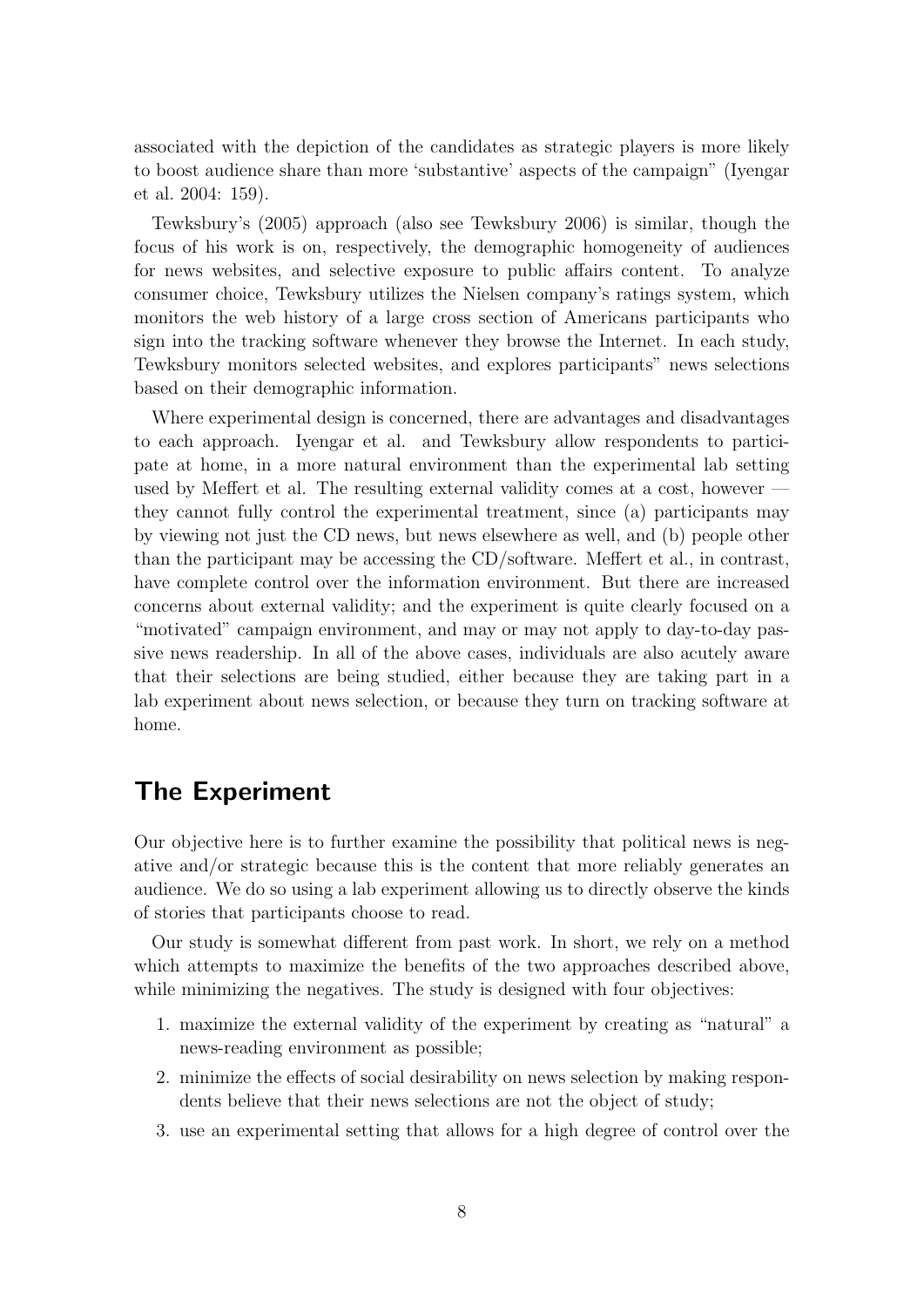material that is presented to individuals so that they have to make choices between alternatives;

4. match news selection decisions (behavioral data) with survey questions on participants" stated preferences on news content (attitudinal data), so that implicit preferences for media content can be directly compared with explicitlystated preferences.

The experiment which we designed to meet these goals proceeded as follows. First, groups of up to six participants enter a room, sit down at a computer, and are told that the purpose of the experiment is to track their eye movements as they watch a number of television news stories. Test-subjects are given a brief explanation of how the eye-tracking software operates. They are told that in order to obtain a base-line measurement on their eye-movements, we will have them browse a webpage of recent news articles for between 3 and 9 minutes. It is important that they read during that time (in order to calibrate the eye-tracking software properly), but they can choose whatever they like, and proceed at their own pace. After they read articles, they will watch two television news stories. Finally, they will respond to a brief survey.

The critical part of this experiment is that there is in fact no eye-tracking software, and no video is recorded (though the webcam light on the experimental computers was turned on make the eye-tracking story seem more credible). The focus on eye-tracking here is just a ruse — what we are really interested in are the stories participants select from the news webpage. The idea of the eye-tracking story, then, is to encourage participants to read in a relatively normal manner, as though their responses are not the object of study. They understand that they must read; but they can read whatever they like, and there is no sign that what they read is being monitored. And the two videos are included in the experiment only so that respondents believe that those are the objects of study, because we want to get responses to survey questions before the final debriefing, when participants are told the real objectives of the experiment.

The main component of this experiment, the artificial news webpage, is coded in html and run in the MediaLab software program. The experimental database includes fifty articles in total. All articles were selected by the co-authors from the two weeks directly preceding the experiment; all were about Canadian politics. All articles were also coded by a team of three expert coders for both tone (positive/negative/neutral),<sup>4</sup> as well as topic (policy/strategy/neither).<sup>5</sup> Where topic is

<sup>&</sup>lt;sup>4</sup>The tone of stories was, for coding, defined very broadly: negative stories were defined as those in which, overall, the tone is negative; positive stories were defined as those, in which, overall, the tone was positive. Stories which coders decided fit in neither of those categories were coded neutral. In the fifty cases used here, there was unanimous agreement about tone across the three coders.

<sup>5</sup>Policy stories were defined as those which discuss the policies and policy proposals of government or opposition members in an in-depth way. Making the distinction with the strategy category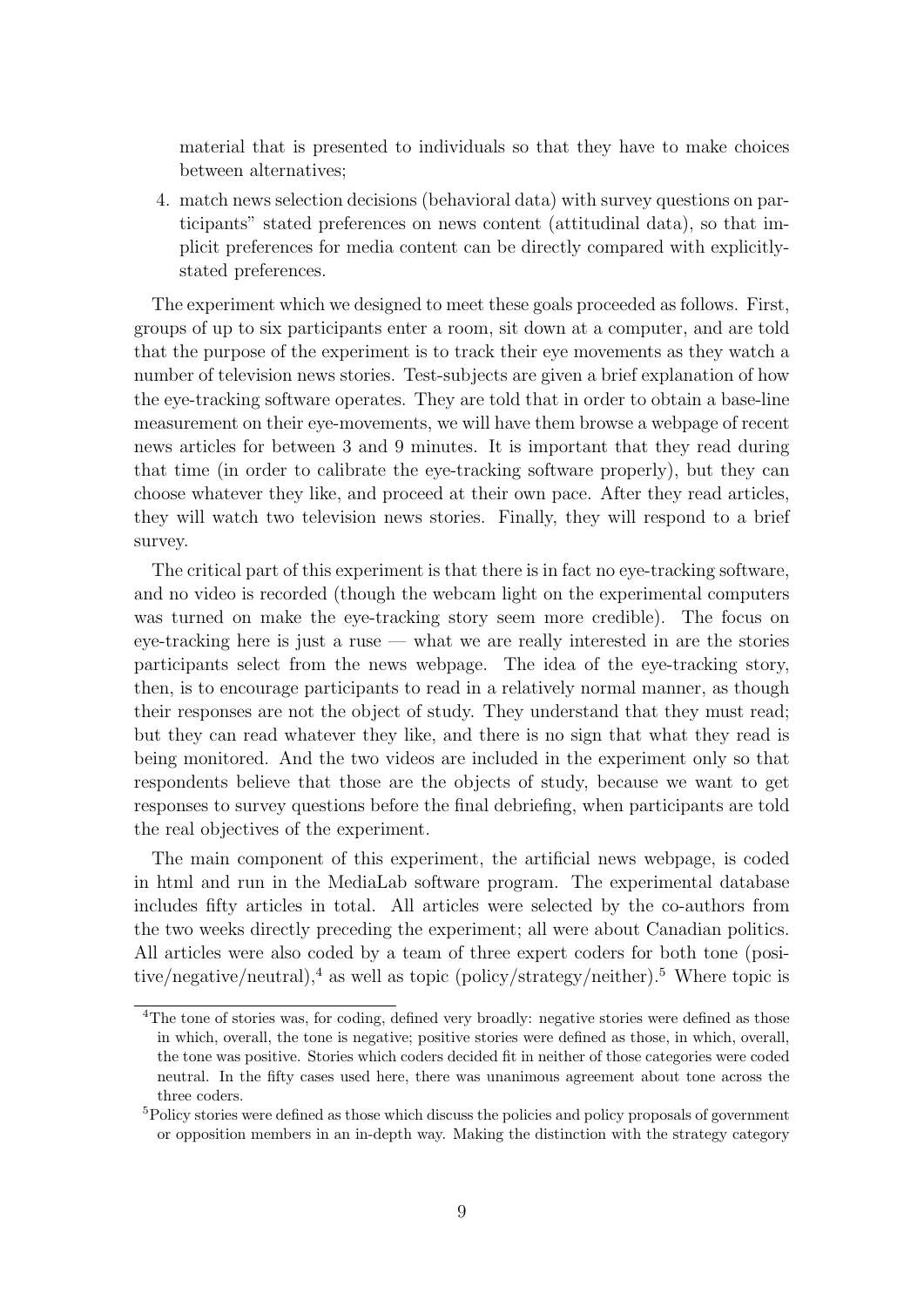concerned, in all fifty cases used here there was unanimous agreement about topic across the three coders. This was true for both the article as a whole, and for the headline alone — since we are interested here in the initial selection of stories, based on headlines, it is the topic of the headline that matters most. For tone, we do not expect complete inter-coder reliability, but rather treat inter-coder differences as a sign of ambiguity. In short, if two coders see a headline as negative and a third coder sees it as neutral, then we see that article as less clearly negative than if all three coders agreed (e.g., Young and Soroka 2012).<sup>6</sup> So our measure of tone is based on an average of the three codes, where  $-1$  is very negative and  $+1$  is very positive.

The sample of fifty articles was carefully selected to provide articles distributed across the range of both tone of topic, as well as across a broad swath of national (domestic) political topics. Particular care was given to ensuring that no one political party was over or under-represented, and that particular current events did not dominate the article selection. In other words, as much care as possible was taken to ensure that there were not systematic biases in the content of any of the categories.

No respondent sees all fifty articles. Instead, each respondent is presented with a webpage of 30 articles, randomly drawn from the 50-article sample, and presented in a random order. Table 1 shows the number of times that each type of story was presented over the course of the experiment, alongside an example headline for each category. All article headlines are listed in the Appendix.

|          | Unclear                                             | Policy                                                                                    | Strategy                                                                      |
|----------|-----------------------------------------------------|-------------------------------------------------------------------------------------------|-------------------------------------------------------------------------------|
| Negative | null                                                | $n=598$ ; Budget cuts re-<br>quire a scalpel, not an<br>axe, executives argue             | $n=885$ : Mulcair's left-<br>ist credentials under<br>fire in Montreal debate |
| Neutral  | Canada's<br>$n = 73$<br>promise needs to be<br>kept | $n=444$ : Flaherty taps<br>riding<br>Conservative<br>president<br>port<br>as<br>authority | $n=84$ : Political fates<br>tied<br>pipeline<br>to<br>progress                |
| Positive | $n=59$ : Layton named<br>2011's top newsmaker       | $n=540$ ; Shrinking fed-<br>eral deficit gives Fla-<br>herty breathing room<br>for budget | $n=677$ ; Poll shows Lib-<br>eral rebound                                     |

The study has (at least) two limitations. First, test subjects included 100 un-

<sup>—</sup> these articles don't focus on competition, but rather on the substance of policies. Strategy stories were defined as those which discuss politics and policies as a "game" with winners and losers, or emphasize the political conflict element in a given situation. They often include poll numbers or discuss how politics and policies affect future poll numbers. As above, in the fifty cases used here there was unanimous agreement about topic across the three coders.

<sup>&</sup>lt;sup>6</sup>There are no instances here in which codes ranges from negative to positive, just negative/neutral and positive/neutral.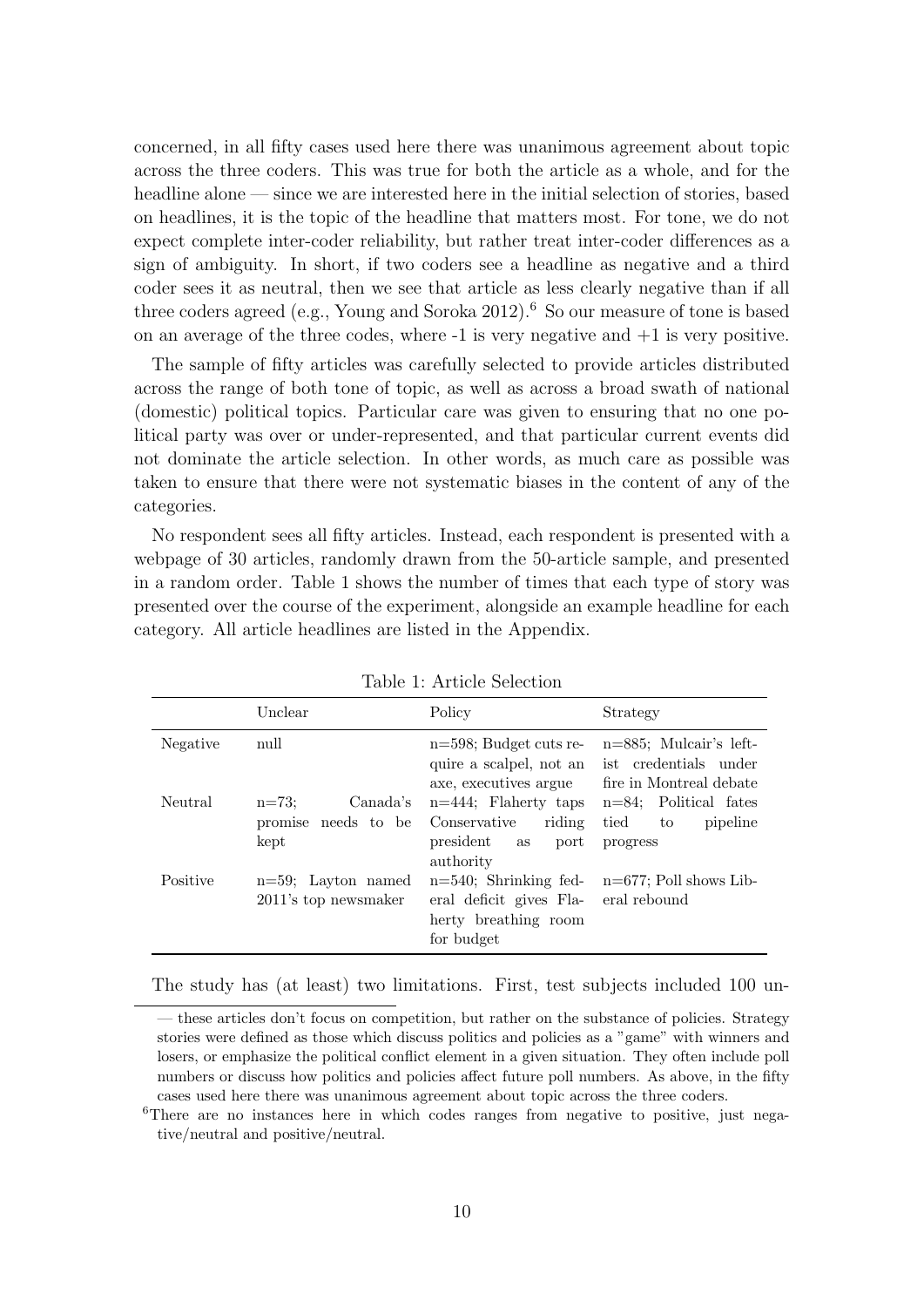dergraduate students at McGill University. This is a good number of participants, but there are of course limits to using undergraduate subjects. Note, however, that we are not attempting to make a population estimate, but rather trying to uncover a cognitive process. As such, the use a non-representative sample with respect to education, age, and income should be a relatively minor problem (see, e.g., Morton and Williams 2008). Second, like almost any lab experiment, there is the possibility of confounding effects — the main concern is that implicit cues can be given regarding what sort of behaviour the study is looking to find by simple acts such as reading the briefing in a certain manner (McDermott 2002). This concern was minimized in this case by sticking carefully to the text written for briefings, a text which emphasized the eye-tracking portion of the study, while presenting the news selection "base-line measurement" as almost an afterthought. (The full text of the briefing is including in the Appendix.)

Properly implemented, this experimental design made it very likely that testsubjects would focus on their actions in the fictional video experiment, while acting in a more natural manner in the news-selection section of the experiment. The deception thus accomplished objectives 1 and 2 above. In short, misdirection likely resulted a more natural (apparently un-watched) reading environment, and less social-desirability in news selection, while at the same time allowing us the kind of tight control over stimuli that can only occur in a lab setting. Of course, we will never fully remove the artificiality of the lab environment, or for that matter, match the "natural" environment of at-home studies (Tewksbury 2006; Iyengar et al. 2004). However, we feel that this experiment balances the concerns of external and internal validity in a way that improves upon those studies.<sup>7</sup>

A survey was administered after the fictional eye-tracking study. The survey included a battery of questions on what participants thought the news should be like, as well as a series of basic demographic and partisanship variables. We cannot avoid the possibility that survey responses are affected by the stories respondents read in the first section of the experiment. Since news selection should be conditioned by underlying preferences in news, however, we believe that contamination of survey responses by web news is in this case relatively unlikely, however. And in order to minimize the effects of video news on survey responses, we randomize the videos we use five videos in total, where each participant views two. Videos are drawn from a previous study [redacted], where the aim was to select videos that were relatively mundane — they vary in tone from mildly negative to mildly positive. Information on the videos used is included in the Appendix.

<sup>7</sup>Put another way, the objective here should not be viewed as achieving "mundane" realism, but "experimental realism" — an environment in which participants believe the situation, and are interested and engaged. See McDermott (2002).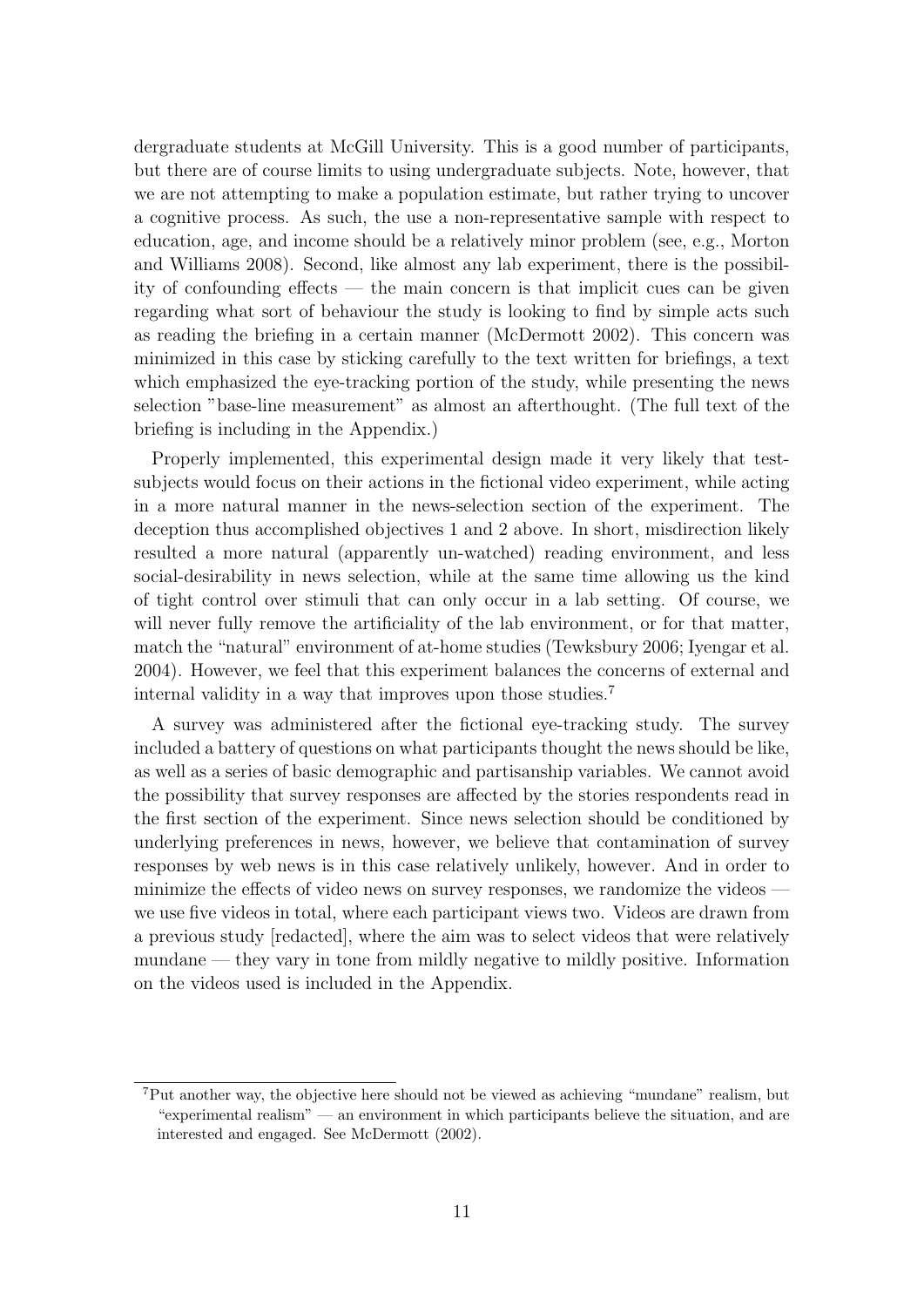# Results

#### The Impact of Topic and Tone

Table 2 shows some basic diagnostic data for the experiment. Reported for each cell is: the number of stories in that category presented to all respondents over the course of the experiment (P); the number of stories in that category selected to be read by respondents (S); and finally the percentage of stories read out of those presented. The table thus offers a broad picture of participants' tendencies to select some types of stories over others.

|          |                     | vv v                     |                         |                          |
|----------|---------------------|--------------------------|-------------------------|--------------------------|
|          | Unclear             | Policy                   | Strategy                | Total                    |
| Negative |                     | P:598 S:63<br>$10.5\%$   | P:885 S:78<br>$8.8\%$   | P:1483 S:141<br>$10.5\%$ |
| Neutral  | P:73 S:16<br>$22\%$ | P:444 S:44<br>$9.9\%$    | P:84 S:6<br>$7.3\%$     | P:601 S:66<br>$9.1\%$    |
| Positive | P:59 S:9<br>15.2%   | P:540 S:59<br>10.9%      | P:677 S:40<br>$6.0\%$   | P:1275 S:108<br>$8.5\%$  |
| Total    | P:132 S:25<br>18.9% | P:1582 S:166<br>$10.5\%$ | P:1646 S:124<br>$7.6\%$ |                          |

Table 2: Aggregate Story Selection

Looking across the "total" rows and columns allows us to compare the relative performance of articles on tone and topic. Note first that the differences in the percentage read between categories seems relatively small — the range is from 6.0% (for positive, strategic stories) to 22.0% (for unclear, neutral stories). These are not inconsequential differences, however. Each respondent was presented with 30 stories, of which individuals read approximately 3 stories on average (min=1, max=10). In total, 315 out of the 3360 stories presented to all respondents combined were actually read. If tone and topic have no effect on the respondents, then, we should expect the frequency of each cell to be 9.6%. It is deviations from this value, 9.6%, that suggest impacts of topic and/or tone.

With that in mind, note that results for tone are in the expected direction. Negative stories were chosen 10.5% of the time, compared to 9.1% of the time for neutral stories and 8.5% for positive stories. Results for topic appear to run contrary to expectations. Strategy stories were selected 7.6% of the time, while policy stories were selected 10.5% of the time.

The basic descriptive data in Table 2 likely lacks a few important control variables, and thus understates the influence of both topic and tone on news selection. A set of more complete logit analyses are presented in Table 3. All models use each person-story combination as a case and predicts whether a particular story, for a particular individual was selected (1) or not selected (0).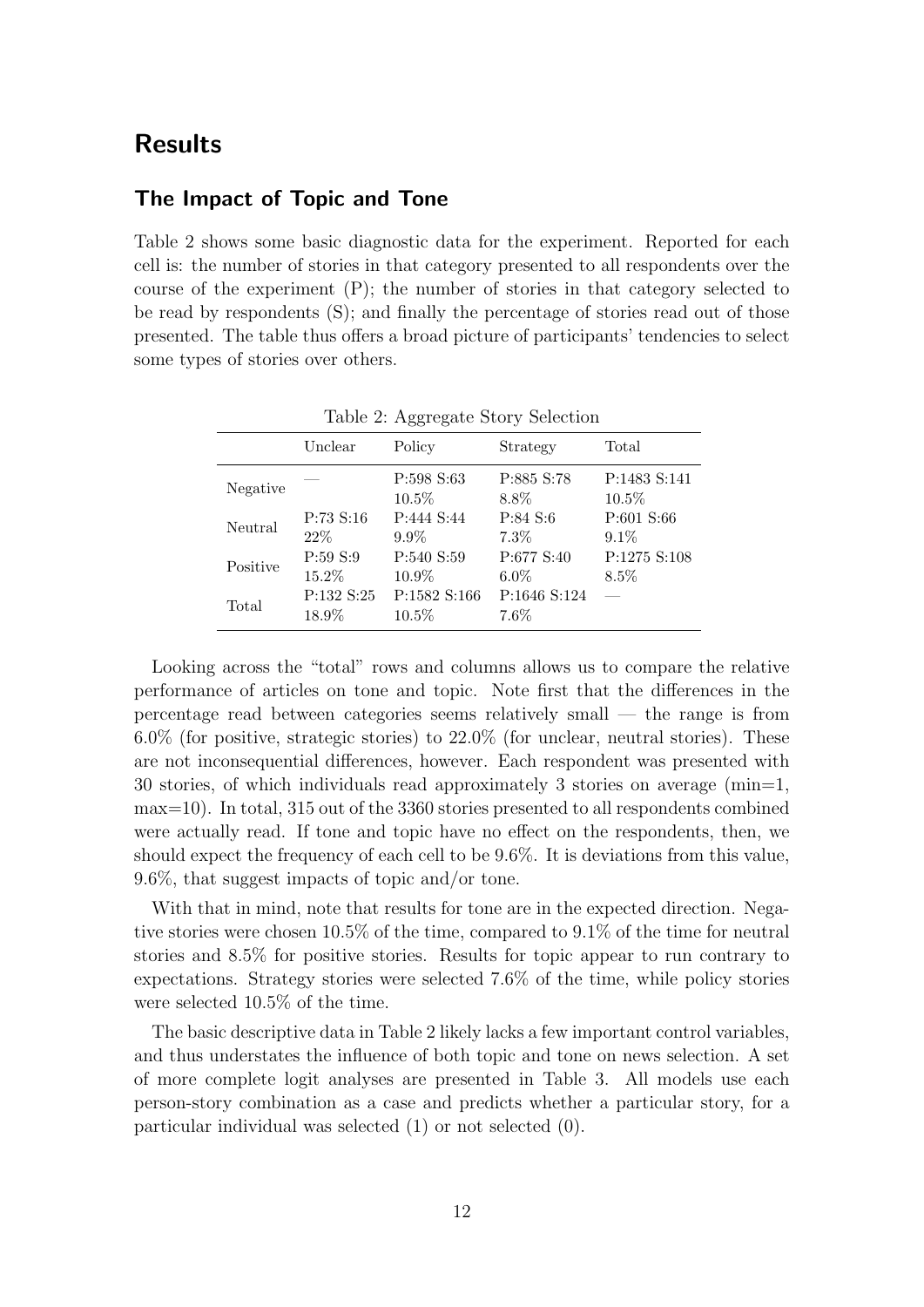While our main interest is in how the tone and topic of a particular story affect its selection, we first include several important control variables in each model. The placement of stories on the webpage likely matters to story selection, so we capture placement in two ways: Column is coded as 1 for the left column and 2 for the right column, and Row is coded from 1 to 15 based on the row in which a story appeared.<sup>8</sup> (Recall that stories are randomly ordered for each participant.) Because the amount of time varied across experiments, we also include Time, coded as 5, 7 or 9 for the number minutes a respondent had to read the stories.<sup>9</sup>

All models are estimated using a simple random-effects logit estimation (to account for the fact that cases are not independent, since there are thirty cases per respondent).<sup>10</sup> Table 3 shows the resulting odds ratios, capturing the probability of a story being read. For the sake of comparison, the table includes models used in subsequent sections as well; for the time being, we focus just on Models 1 and 2.The main interest in Model 1 here is in the effects of the topic and tone of the articles. The former is captured with a binary variable, equal to 1 for stories with headlines that are strategy- (rather than policy-) oriented. Tone is captured based on data from four expert coders, each of whom assigned a negative (-1). neutral (0) or positive  $(+1)$  tone to each headline. Codes across the four coders were averaged to produce an interval-level tone variable ranging from  $-1$  (clearly negative) to  $+1$ (clearly positive).

The first column shows results for the basic model (Model 1). The column in which a story appears, left or right, does not seem to matter to the likelihood that it is selected by respondents. The row in which a story appears does matter moving down one row decreases the likelihood of selection by roughly 3%. The time respondents had to read the news page also matters, of course — each additional minute leads to increased probability of a story being read of about 11%.

Results for Topic and Tone largely confirm what we have seen in the aggregatelevel analysis in Table 2. A one-unit shift upwards in tone makes a story roughly

<sup>&</sup>lt;sup>8</sup>Preliminary models included an interaction between Column and Row, to test for the possibility that the two had an interactive rather than just an additive effect. The interaction was not statistically significant, and so it is not included here.

<sup>9</sup>The varied reading time for experiments was included as one possible test of the possibility that the selection of negative or strategic content is rooted not just in the "entertainment value" of these stories, but in a (likely subconsious) belief that these stories are of greater value where becoming informed about politics is concerned. Our expectation was that when respondents knew how much time they had to read, they might choose stories more strategically. This was not the case, however — there is no interaction between time and a tendency to select either negative or strategy-oriented headlines.

 $10$ Note that a more stringent approach is to use a cross-nested hierarchical model, allowing for heteroskedasticity both within respondents, and within stories. Results do not change dramatically when we shift to that more complex estimation, though the statistical significance of story-level factors is of course reduced when we estimate 111 (respondents) times 30 (stories) random effects. We accordingly rely on the simpler models here; but all results are available upon request.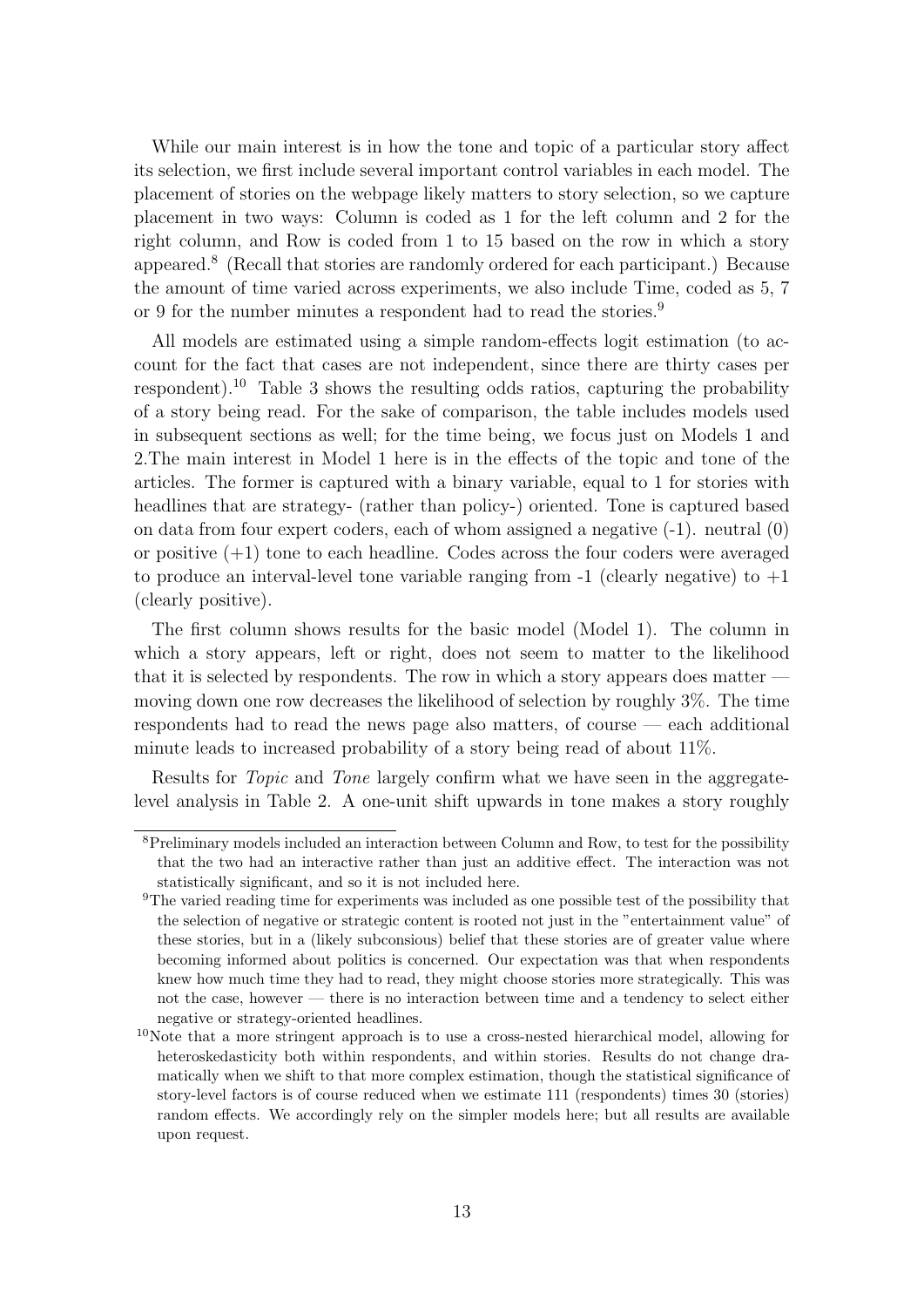|                   | Model 1  | Model 2  | Model 3   | Model 4   | Model 5          | Model 6   | Model 7   | Model 8          |
|-------------------|----------|----------|-----------|-----------|------------------|-----------|-----------|------------------|
| Column            | .873     | .874     | .869      | .866      | .864             | $.861\,$  | .868      | .873             |
|                   | (.105)   | (.105)   | (.105)    | (.105)    | (.104)           | (.104)    | (.105)    | (.106)           |
| Row               | $.970*$  | $.969*$  | $.971*$   | $.971*$   | $.970*$          | $.970*$   | $.970*$   | $.971^{\ast}$    |
|                   | (.013)   | (.013)   | (.013)    | (.014)    | (.014)           | (.013)    | (.013)    | (.013)           |
| Time              | $1.116*$ | $1.116*$ | $1.127**$ | $1.128**$ | $1.125**$        | $1.127**$ | $1.126**$ | $1.126**$        |
|                   | (.050)   | (.050)   | (.051)    | (.052)    | (.051)           | (.051)    | (.051)    | (.051)           |
| Topic $(Strat=1)$ | $.626**$ | $.596**$ | $.619**$  | $.260**$  | $.620**$         | $.443**$  | $.619**$  | $.569**$         |
|                   | (.078)   | (.077)   | (.077)    | (.098)    | (.077)           | (.090)    | (.077)    | (.092)           |
| Tone $(-1/+1)$    | .871a    | 1.007    | $.934\,$  | .864a     | 1.027            | .861a     | .847      | $.864\mathrm{a}$ |
|                   | (.070)   | (.109)   | (.213)    | (.069)    | (.129)           | (.069)    | (.139)    | (.069)           |
| Topic * Tone      |          | $.727*$  |           |           |                  |           |           |                  |
|                   |          | (.118)   |           |           |                  |           |           |                  |
| Interest          |          |          | 1.151     | .723      |                  |           |           |                  |
|                   |          |          | (.349)    | (.256)    |                  |           |           |                  |
| Interest*Tone     |          |          | .889      |           |                  |           |           |                  |
|                   |          |          | (.283)    |           |                  |           |           |                  |
| Interest*Topic    |          |          |           | $3.587*$  |                  |           |           |                  |
|                   |          |          |           | (1.859)   |                  |           |           |                  |
| Country $(dom=1)$ |          |          |           |           | .916             | .762      |           |                  |
|                   |          |          |           |           | (.141)           | (.139)    |           |                  |
| Country*Tone      |          |          |           |           | $.750\mathrm{a}$ |           |           |                  |
|                   |          |          |           |           | (.122)           |           |           |                  |
| Country*Topic     |          |          |           |           |                  | $1.724*$  |           |                  |
|                   |          |          |           |           |                  | (.441)    |           |                  |
| Prefs:Neg         |          |          |           |           |                  |           | .929      |                  |
|                   |          |          |           |           |                  |           | (.293)    |                  |
| Prefs:Neg*Tone    |          |          |           |           |                  |           | 1.050     |                  |
|                   |          |          |           |           |                  |           | (.354)    |                  |
| Prefs:Strategic   |          |          |           |           |                  |           |           | 0.832            |
|                   |          |          |           |           |                  |           |           | (.244)           |
| Prefs:Strat*Topic |          |          |           |           |                  |           |           | 1.386            |
|                   |          |          |           |           |                  |           |           | (.552)           |
| Constant          | $.077**$ | $.077**$ | $.066**$  | $.089**$  | $.078**$         | $.086**$  | $.076**$  | $.077**$         |
|                   | (.025)   | (.026)   | (.026)    | (.037)    | (.027)           | (.030)    | (.027)    | (.026)           |
| lnsig2u           | $.208**$ | $.209**$ | $.201**$  | $.206**$  | $.204**$         | $.203**$  | $.202**$  | $.201**$         |
|                   | (.077)   | (.077)   | (.076)    | (.077)    | (.077)           | (.077)    | (.076)    | (.076)           |
| sigma u           | .456     | .457     | .449      | .454      | .451             | .451      | .449      | .449             |
| rho               | .059     | .060     | $.058\,$  | $.059\,$  | .058             | .058      | $.058\,$  | .058             |
| $N$ (cases)       | 3360     | 3360     | 3330      | 3330      | 3330             | 3330      | 3330      | 3330             |
| N (individuals)   | 111      | 111      | 111       | 111       | 111              | 111       | 111       | 111              |

Table 3: Modelling Story Selection

\*\*  $p < .01$ ; \*  $p < .05$ ;  $a p < .10$ ; Cells contain odds ratios from random effects logistic regressions with standard errors in parentheses.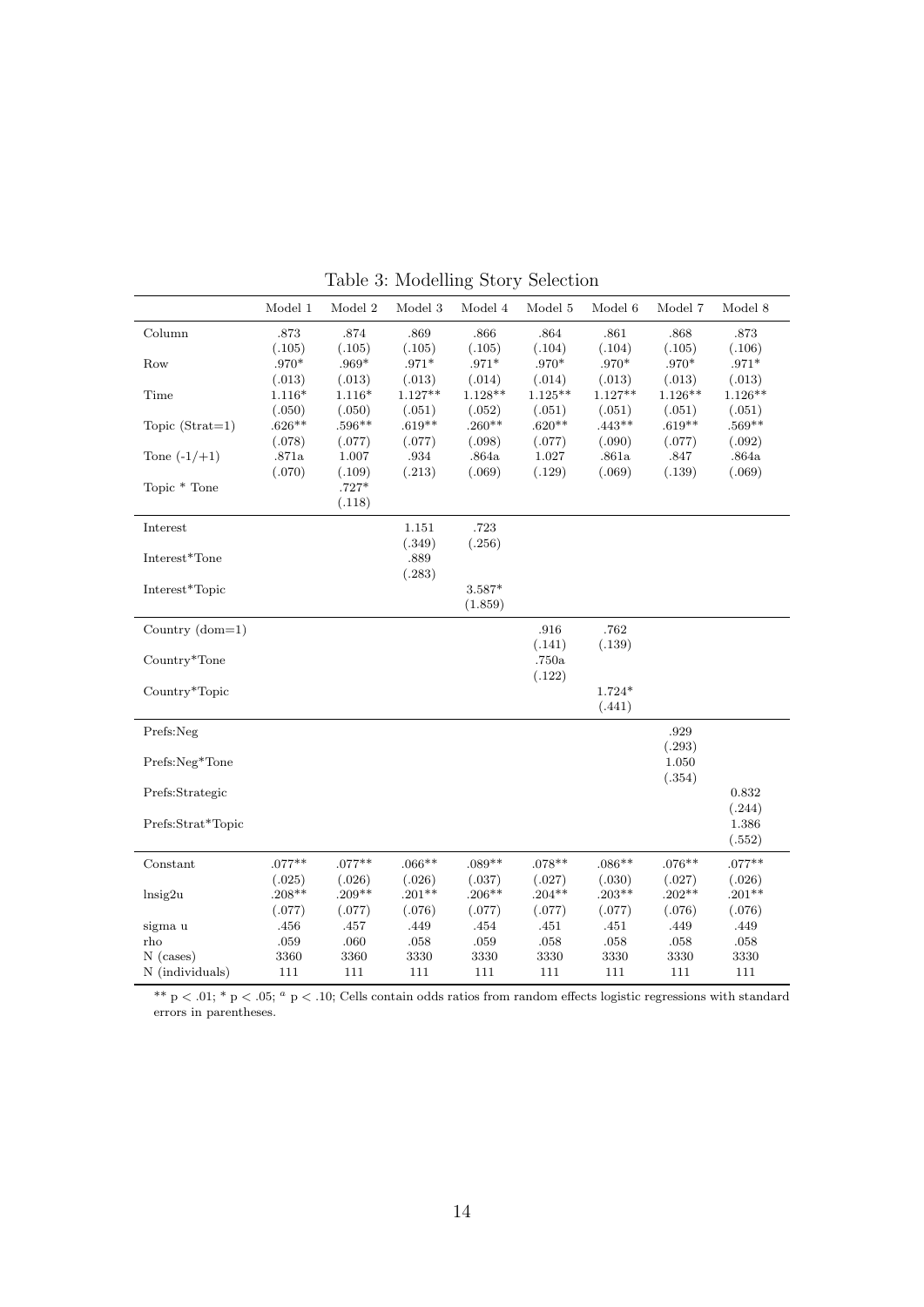13% less likely to be selected. Note that the range of this variable is from -1 to  $+1$ , so positive stories are 26% less likely to be selected than were negative stories. That said, the effect of *Tone* is significant only at  $p < 10$ . The impact of *Topic* is more robust: strategic stories were 33% less likely to be selected than were policy stories.

Model 2 tests the possibility that *Topic* and *Tone* interact. Results suggest that they do: in this interacted model, there is no discernible direct effect of Tone, but the direct impact of Topic strengthens somewhat, and is augmented by Tone. In short, strategic stories are particularly unpopular when they are positive. But the combined effects of Topic and Tone are difficult to discern from the coefficients in Table 3 alone. Table 4 thus shows the estimated probability of story selection (holding other variables at their current values) by both Topic and Tone. Note that changing the tone makes no difference to the likelihood of selection for policyoriented stories; but it clearly matters to the likelihood of story selection for strategic stories (cutting the likelihood of selection nearly in half). Put differently, strategic stories are only interesting when they are negative. That said, these estimates also make clear the fact that strategic stories are in this case systematically less popular than policy stories.

Table 4: The Estimated Impact of Topic and Tone

|                     |              | Policy                          | Strategy     |                  |  |
|---------------------|--------------|---------------------------------|--------------|------------------|--|
| Negative            |              | $.103$ $(.013)$ $.086$ $(.011)$ |              |                  |  |
| Neutral<br>Positive | .104<br>.104 | (.008)<br>(.013)                | .064<br>.048 | (.007)<br>(.009) |  |

Cells contain estimated marginal effects with standard errors in parentheses based on results in Table 3.

#### The Moderating Effects of Political Interest

What accounts for the apparent popularity of policy versus strategic stories in our sample? There are several possibilities. One is that we are looking at story selection in a non-campaign context, and this may matter greatly for the relative popularity of strategic stories. If this is the case, there is little we can do to demonstrate it except to re-run the experiment in the midst of an election campaign. Another possibility, however, is that we have a sample of participants (drawn from a university population) that is highly attentive to news content. More attentive participants may well have an abnormally high interest in policy-oriented stories. This is a testable proposition. We examine it by relying on the following question capturing interest in politics, included in the post-experimental survey:

• *Political Interest*: How interested in politics are you generally, on a scale where 0 means 'no interest at all', and 10 means 'a great deal of interest?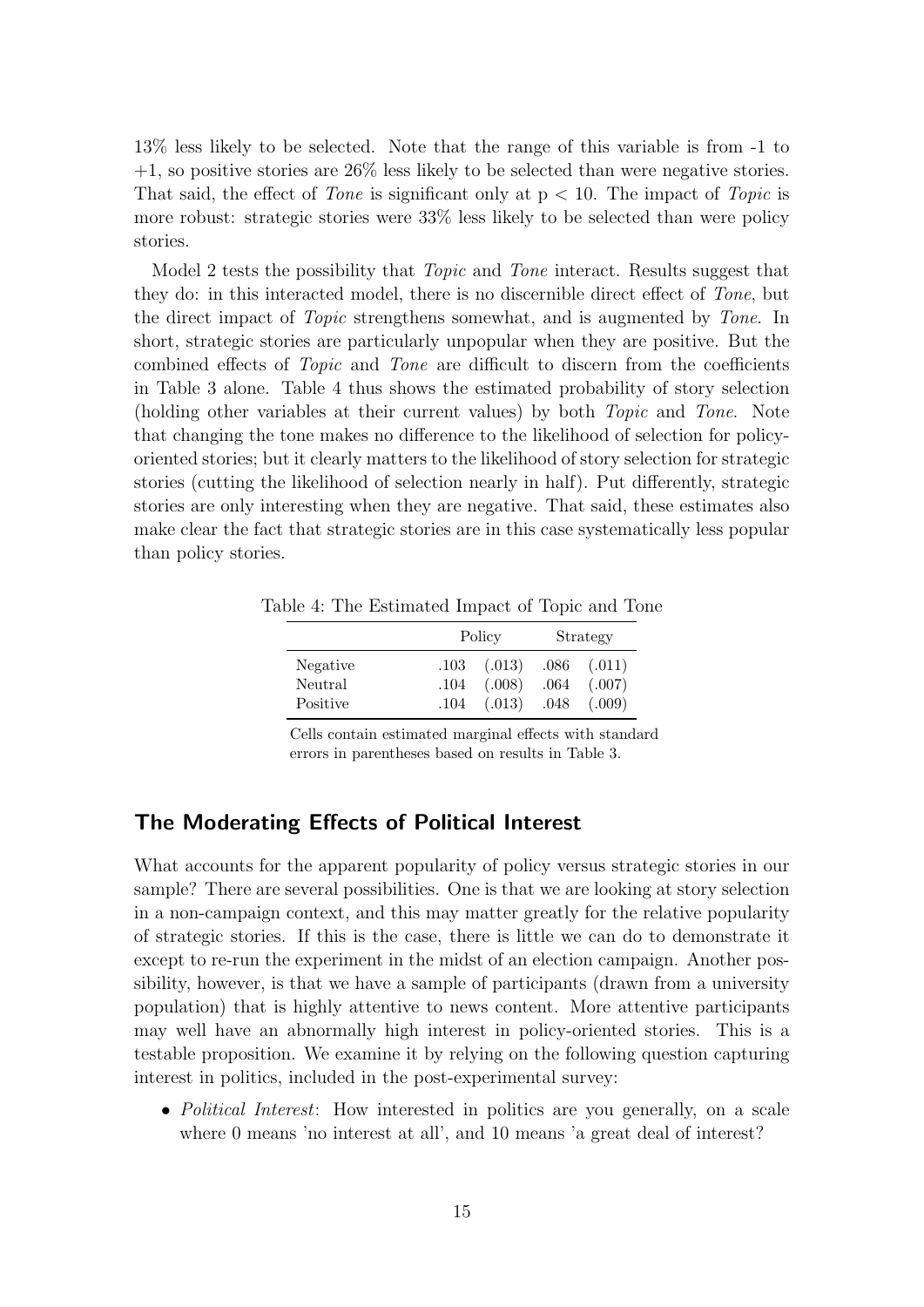We are interested here not in the direct effect of political interest (in fact, we do not expect any direct effect), but rather in the moderating effect that Interest may have on either or both of Tone and Topic. Models 3 and 4 in Table 3 thus show results allowing both Tone and Topic to interact with our measure of political interest.

In order to avoid problems with collinearity, interactions with Tone and Topic are included in separate models. Model 3 shows results in which Interest interacts with Tone. The interaction is negative, pointing towards the possibility that those with high levels of interest may be less likely to select positive stories. The coefficient is insignificant, however. Model 4 shows results in which Interest interacts with  $Topic$  — here, the interaction clearly matters. Those with low interest in politics are highly unlikely to select strategic stories (as evidenced by the now-very negative coefficient for Topic); those with very high interest are, in contrast, very likely to select strategic stories. The results for Model 4 are laid out in more detail in Table 5.

|          | Low Interest |                                                                 |          |  | High Interest |                          |          |        |  |
|----------|--------------|-----------------------------------------------------------------|----------|--|---------------|--------------------------|----------|--------|--|
|          | Policy       |                                                                 | Strategy |  | Policy        |                          | Strategy |        |  |
| Negative |              | $.131$ $(.018)$ $.057$ $(.011)$ $.108$ $(.017)$ $.101$ $(.017)$ |          |  |               |                          |          |        |  |
| Neutral  | .115         | (.008)                                                          | .049     |  |               | $(.009)$ $.095$ $(.013)$ | .089     | (.014) |  |
| Positive |              | $.101$ $(.015)$ $.042$ $(.009)$ $.083$ $(.013)$ $.078$          |          |  |               |                          |          | (.014) |  |

Table 5: The Estimated Impact of Topic and Tone, by Interest

Cells contain estimated marginal effects with standard errors in parentheses based on results in Table 3.

Table 5 repeats what we have already seen in Table 4, though here we show results for low interest (*Interest*=.33, the 10th percentile) and high interest (*Interest*=1, the 90th percentile) participants. Including the direct effect of political interest serves to strengthen results for Tone — this is apparent in the coefficient for Tone in Table 3; it is also clear in these predicted values — the likelihood of story selection decreases as tone increases across all four columns (albeit marginally in some). But the critical result in this table is the gap between policy and strategy stories for low-interest participants, which is very high, and the same gap for high-interest participants, which is very low (indeed, insignificant). Results suggest, then, that is high-interest, not low-interest, participants who are drawn to strategic stories. This finding supports the notion that interest in strategic stories is driven by a rational desire to acquire information. (That is, it may not be driven by strategic stories just being more entertaining; but see the conclusions for a further discussion.)

Our data offer one additional means of exploring what leads participants to select negative and/or horserace stories. The [redacted] campus has a good number of international students, and our experiment accordingly includes a significant sub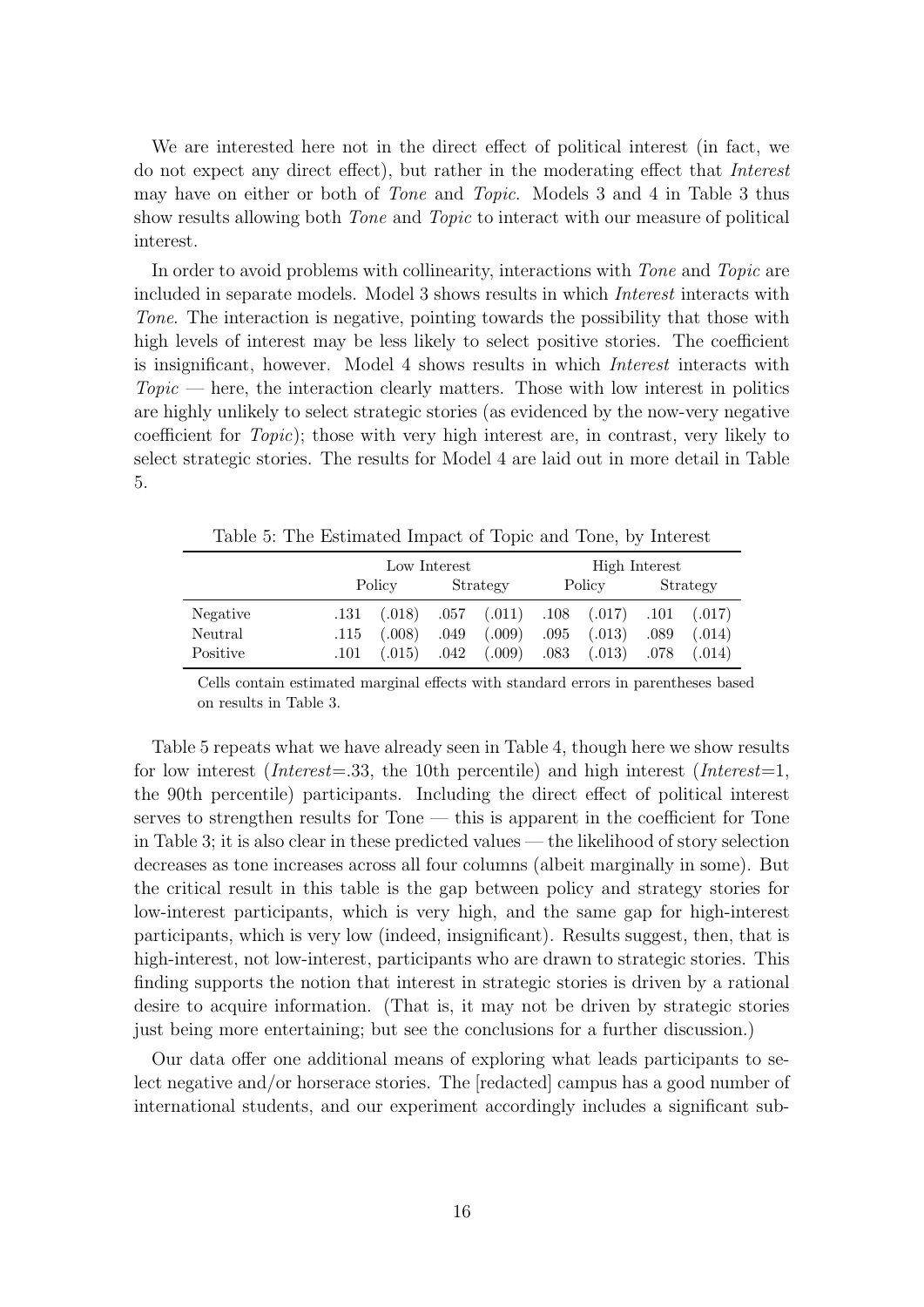sample that is not Canadian.<sup>11</sup> We might well expect non-Canadians to approach our Canadian political news stories differently; put more precisely, we might expect that Canadians see a greater utility in negative and strategy news then do individuals from other countries. As such, we would expect that these categories are viewed relatively more frequently by Canadians.

Models 5 and 6 in Table 3 thus show results from models in which nationality (Canadian=1) is interacted with both Tone and Topic. We see from model 5 that the coefficient for Tone - here the result for non-Canadians - approaches one and is not statistically significant, meaning these individuals selected positive and negative news in equal proportions. The result for the interaction - which represents the coefficient for Canadians - reveals that Canadians are increasingly likely to read news articles as they become more negative, with negative articles being 50% more likely to be selected than positive articles. Model 6 interacts nationality and Topic. The coefficient for Topic - the result for non-Canadians - reveals that they are nearly 66% more likely to read policy stories over strategy stories. Canadians, on the other hands, are significantly more likely to read strategy stories.

These results for nationality are clearer in Table 6, which shows predicted likelihood of story selection by *Topic* and *Tone* interacted with the nationality of participants. The top panel shows results from the model in which nationality and Topic are interacted. Here, we see the greater likelihood of native participants selecting strategy stories. It is still the case that policy stories are selected more; but the gap between the two narrows considerably – particularly compared to the foreign participants, who select policy stories two to three times more often than strategy ones.

| $Nat * Topic$ | Policy |        | Foreign Participants<br>Strategy |        | Policy |                      | Native Participants<br>Strategy |        |
|---------------|--------|--------|----------------------------------|--------|--------|----------------------|---------------------------------|--------|
| Negative      | .138   | (.019) | .066                             | (.012) | .109   | (.014)               | .085                            | (.011) |
| Neutral       | .121   | (.015) | .058                             | (.010) | .095   | (.010)               | .074                            | (.009) |
| Positive      | .106   | (.015) | .050                             | (.010) | .083   | (.011)               | .064                            | (.010) |
| $Nat * Tone$  |        |        |                                  |        |        |                      |                                 |        |
| Negative      | .107   | (.017) | .069                             | (.012) | .128   | (.016)               | .083                            | (.011) |
| Neutral       | .110   | (.012) | .071                             | (.009) | .101   | (.010)               | .065                            | (.008) |
| Positive      | .112   | 0.018  | .072                             | (.013) | .080   | $\left( .012\right)$ | .051                            | (.009) |

Table 6: The Estimated Impact of Topic and Tone, by Nationality

Cells contain estimated marginal effects with standard errors in parentheses based on results in Table 3.

The bottom panel of Table 6 shows results from the model in which nationality and Tone are interacted (Model 6). Here, we see the much steeper impact of Tone

<sup>&</sup>lt;sup>11</sup>The other countries represented are (n in brackets): Albania (1), Bangladesh(1), China (2), France(10), India(1), Pakistan(1), Sri Lanka(1), Trinidad and Tobago (1), USA (18), UK(1).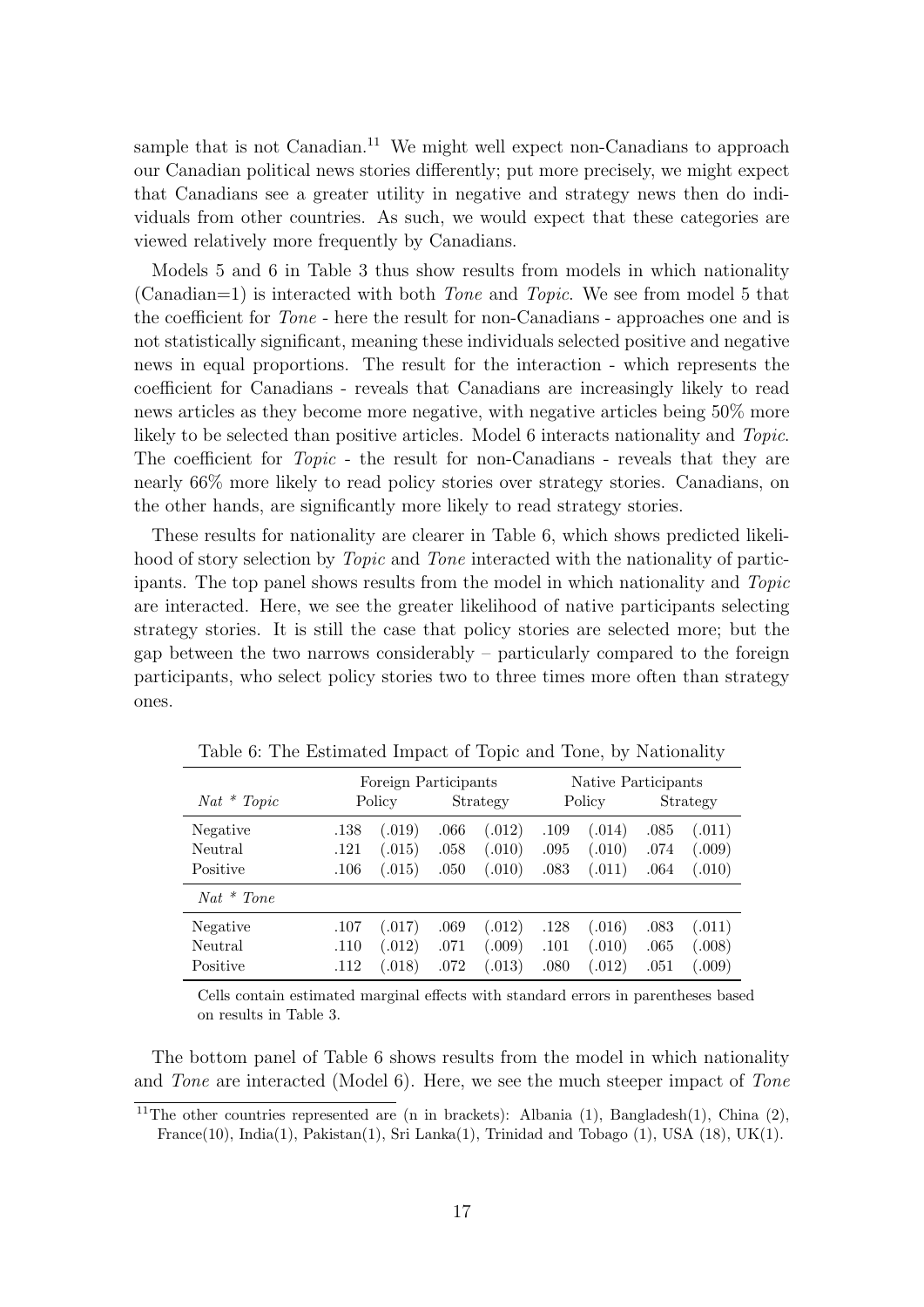for native participants. Indeed, Tone does not appear to matter at all for foreign participants at all. For native participants, negative stories are selected roughly 50% more than positive ones.

These differences between native and foreign audiences may, again, shed light on what motivates the selection of negative and/or strategic stories. If selection is driven solely by entertainment value, we would expect that strategic and negative stories would be appealing to people no matter their background. This is not the case: those with a more direct stake in Canadian politics are drawn to what make be seen as more informative stories.

There are admittedly alternative explanations for the findings in Table 6. Canadians, having had a great deal of exposure to these types of news frames, may be more accustomed to them, and thus demand them. If this was to be true, however, we might also expect to see significant differences within the Canadian sample for people who consume more or less media. In other words, if attraction to negative and horse-race news is a function of familiarity/exposure, media consumption should affect news selection. Interacting a variable for overall media consumption with both tone and topic of article headlines produces no significant results, however.<sup>12</sup>

#### Does Behavior Match Preferences?

Recall that previous work finds a disjuncture between what people say they want from media content, and what they seem to consume (e.g., Graber 1984; Neuman 1991). Previous work has not been able to compare directly the preferences and behaviours of media consumers, however. This is one advantage of the study conducted here.

We are able to examine the relationship between behavior and preferences using the following questions:

- Prefs: Neg The media is too negative and cynical about politicians and politics. [strongly agree (0), agree (1), disagree (2), strongly disagree (3)]
- Prefs: Strategy Would you like to see more or less horserace coverage, that is, coverage focused on polls and political competition? [more coverage (0), the same amount of coverage  $(1)$ , or less coverage  $(2)$ ]

The measures are intended to capture stated preferences about both negativity and strategic coverage, respectively. Model 7 in Table 3 includes the direct effect of Prefs: Neg, interacted with Tone; the model thus tests for the possibility that those with preferences for more (less) negativity are more (less) prone to selection negative stories. Model 8 in Table 3 includes the direct effect of Prefs:Strategy, interacted with *Topic*; the model thus tests for the possibility that those with preferences for more (less) strategic coverage are more (less) prone to select strategic stories. In

<sup>&</sup>lt;sup>12</sup>Results are available upon request.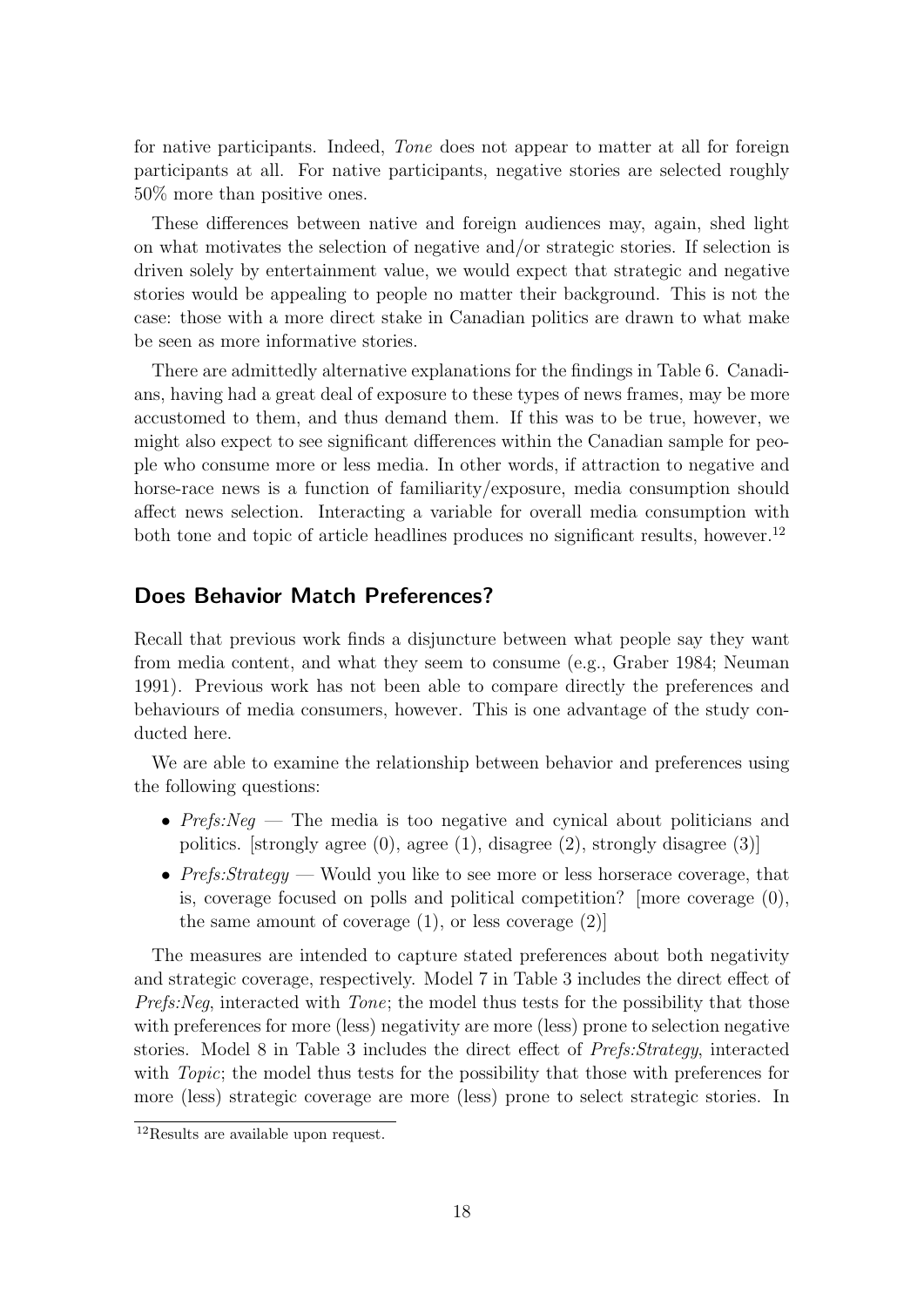short, the models test for the possibility that actual story selection varies alongside stated preferences for news content.

Neither interaction is statistical significant.<sup>13</sup> Results thus suggest that story selection does not vary with stated preferences. Those who eschew negative stories in survey questions do not avoid them when reading the news; those who are concerned about too much strategic coverage are no more likely to read policy stories. These findings help make sense of the disjuncture between attitudes and behavior noted in previous work; or, at least, these findings make clear that that disjuncture is not an error — it appears to be an accurate reflection of a gap between preferences and behavior.

### Discussion and Conclusion

One motivating question behind this research was why negative and strategic news frames are repeatedly presented in audience-seeking media, given that they do not appear to match the public's stated preferences for news. It has not been the purpose of this paper to discount the supply side explanations that are prominent in the literature — journalistic norms and news values almost certainly contribute to the the negative nature of news. Rather, our aim has been to add to the literature that focuses on consumer demand.

Understanding the nature of consumer demand is, we argue, central to understanding the nature of media content. And the fact that surveys find that media consumers want less negative, less strategic stories does not necessarily mean that they actually do. What we need, and what we have tried to extract in the experiment outlined above, is a measure of actual news selection. Our results suggest that, regardless of their preferences as stated in a survey, participants are more likely to select negative content. More informed participants are drawn to strategic frames as well. $^{14}$ 

There are some important caveats. First, the bias towards negative content is greater for politically-interested respondents. (In fact, the bias is barely evident for less interested respondents.) This finding – along with the results for Canadians versus non-Canadians – lends support to the notion that media consumers select negative frames because they seem more informative. (Although we cannot really discount the possibility that highly-interested individuals just find these frames entertaining.)

Second, this experiment took place in a non-election context, and that may well

<sup>&</sup>lt;sup>13</sup>Results do not change when the two interactions are included simultaneously; results are available upon request.

<sup>14</sup>Considering that low-interest individuals are those that self-select out of 'hard' news anyways (see e.g Prior 2007), the selections (i.e. demand) of higher interest individuals are therefore far more important in determining the make-up of news content.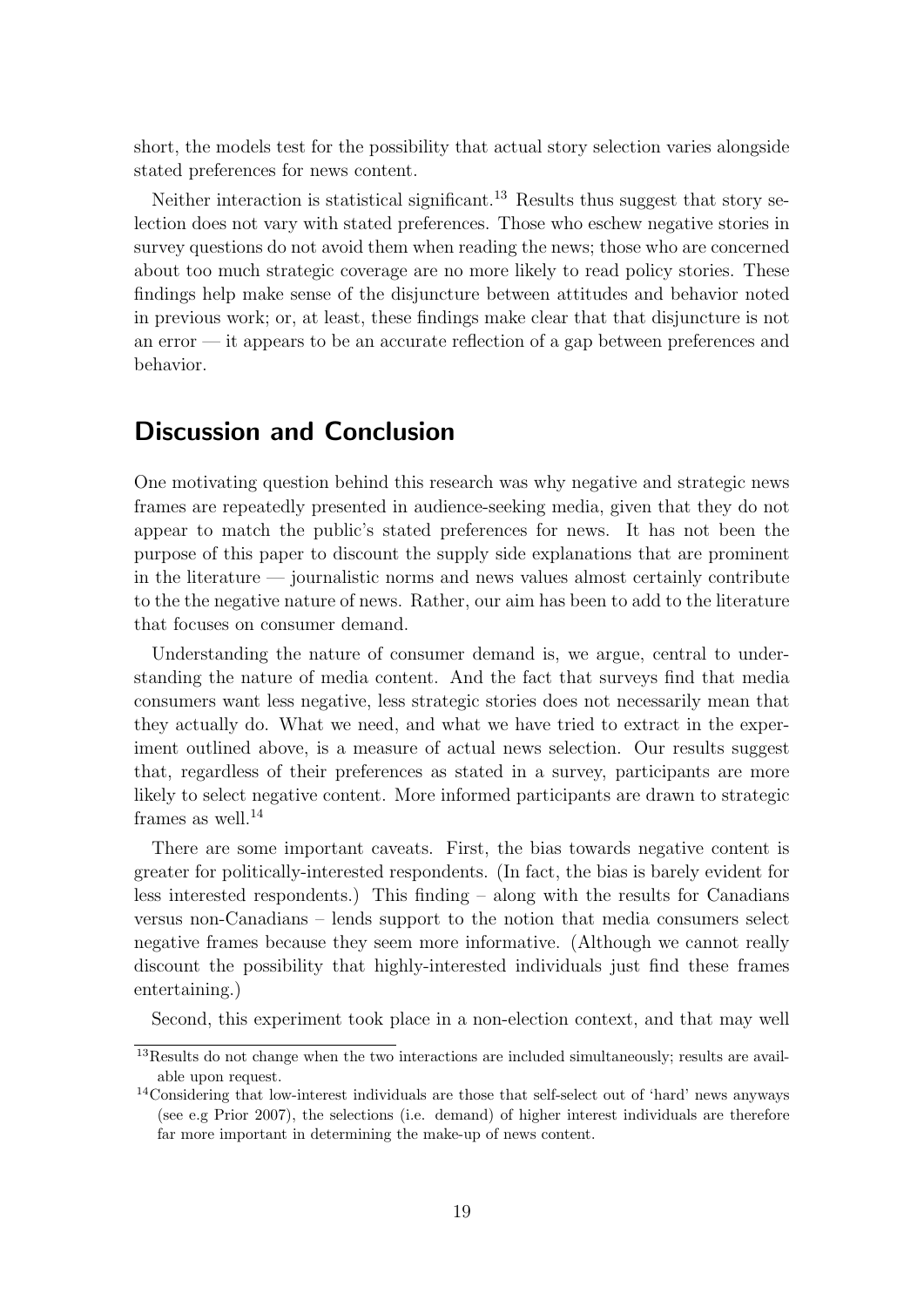have affected levels of interest in strategic versus policy frames. It is not unreasonable to assume that individuals change their news consumption habits when elections become more proximate. The disparity between the results of this experiment and those of Iyengar et al. — implemented during the 2000 US Presidential  $e$  election — may be a function of this shift in context. This possibility can be easily examined, of course, by replicating this study with a similar sample in an election time. In the meantime, the finding we find most valuable where strategic and policy stories are concerned is the fact that high-interest participants are drawn towards the former.

Third, we do not intend for these results to suggest that it is alright that media content is overwhelmingly negative, or strategic, or both. We are agnostic on that issue. But we nevertheless do not want to use consumer interest as an excuse for media content. The relationship between demand and supply is almost certainly reciprocal — media supply what consumers demand, but they likely help shape demand as well. Efforts on the part of journalists to produce more positive, substantive news content may well lead to a shift in consumer behavior. That seems more likely over the long than the short term, however.

Perhaps the important distinction is not between positive and negative news, but between news that is negative, and news that is cynical. As far back as Edmund Burke, who regarded the press as the "fourth estate" of democracy, we've regarded a press that monitors the error of politicians to be a pillar of a functioning system. When political communication scholars write about the unhealthy impact of a negative press, they are certainly not speaking of this classic role, but rather the type of media which unfairly paints politicians as untrustworthy bad-people – recall Patterson's (1994) assertion that journalists have moved from "silent skeptics" to "vocal cynics". Perhaps what is needed is a move towards negative, yet constructive, political news. Efforts on the part of journalists to produce a brand of journalism that is line with their role as watchdogs might allow them to hold the attention of citizens, while also avoiding the corrosive effects of political cynicism(see e.g. Mann and Ornstein 1994; Moy and Pfau 2000).

For the time being, we take our findings as evidence of the importance of demandbased accounts of media content. Indeed, demand-focused research is increasingly important given the increasing importance of the Internet as a source of news consumption, and the fact that the Internet provides a much larger degree of consumer choice than other mass mediums.<sup>15</sup> Online competition for readers may lead to particularly negative and strategic coverage; and readers' own biases in news consumption may lead them to a selection of news that is particularly negative and strategic as well. Whether this is a bad thing is of course another matter – it may be that selecting negative and/or strategic coverage is an efficient way of learning

<sup>&</sup>lt;sup>15</sup>There is of course a growing body of work on how increasing choice in media affects what people learn about politics. See Mutz and Martin (e.g., 2001); Negroponte (e.g., 1995); Prior (e.g., 2005, 2007); Sunstein (e.g., 2007).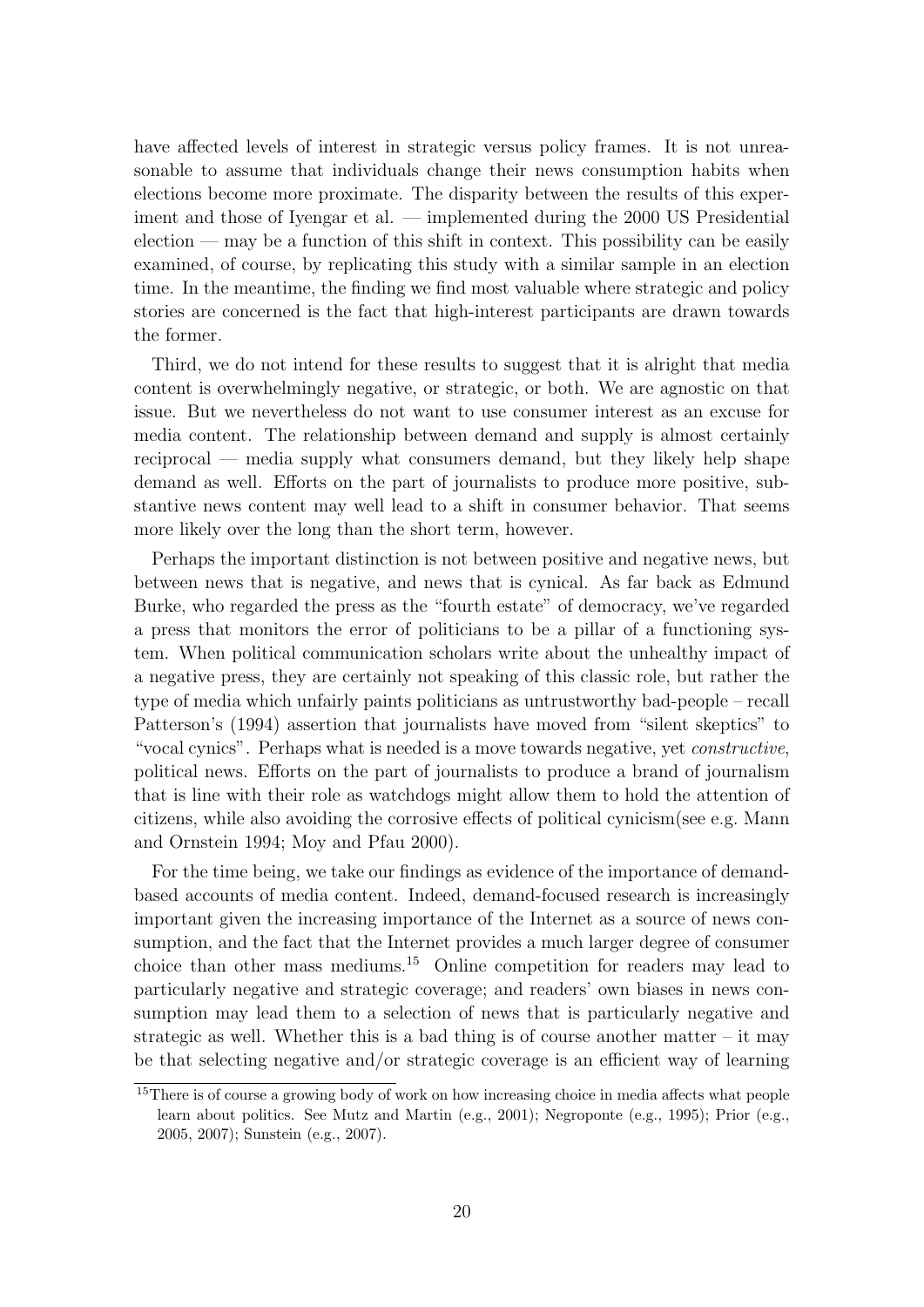about the state of politics. This is only speculation at this stage, however. What is clear above is that biases in news consumption likely play an important role in the degree to which news content is both negative and strategic.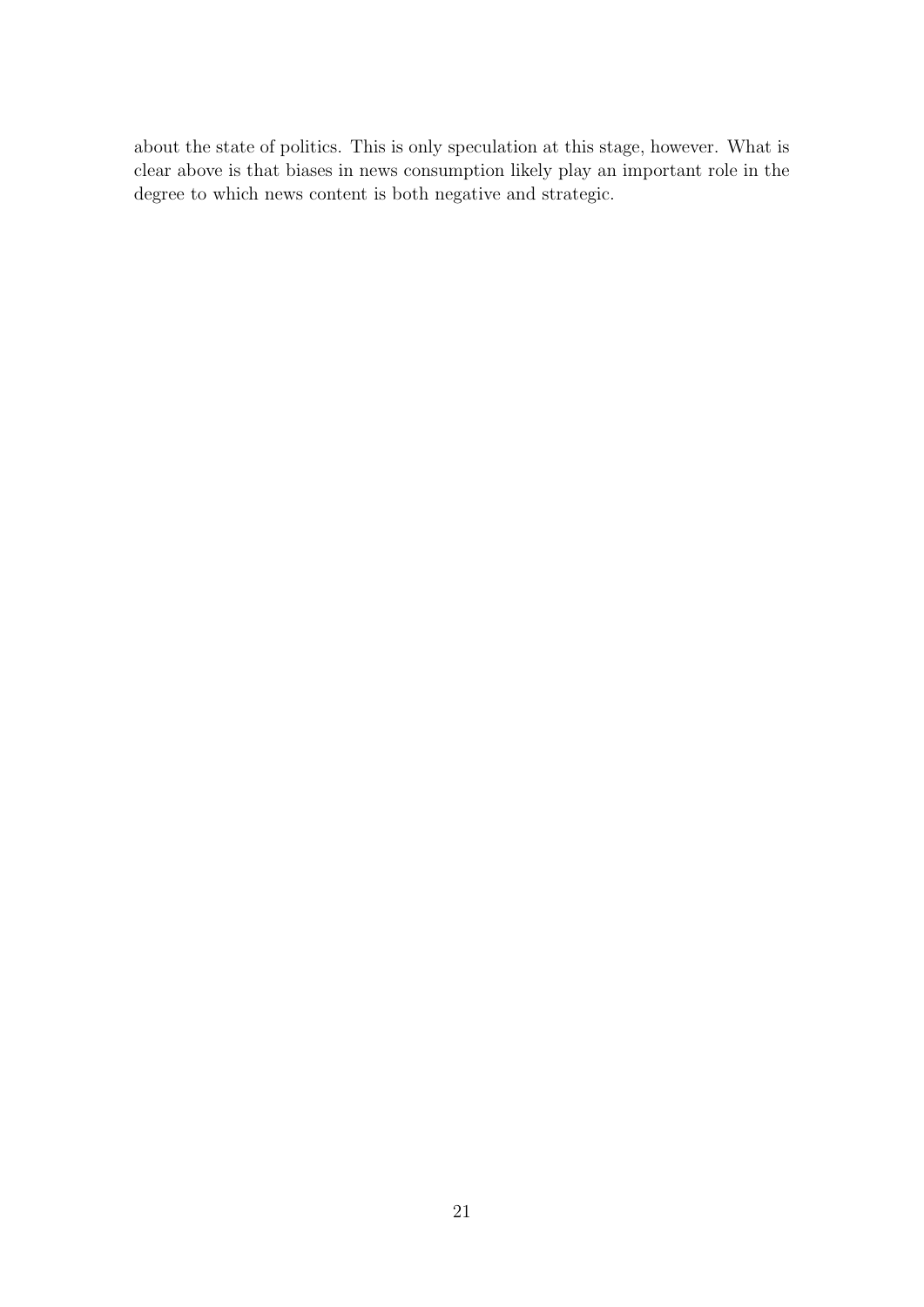# Appendix

#### Experimental Briefings

Pre- Experiment Briefing (oral)

[after participants are seated at their individual computer stations]

If everyone is ready we'll begin.

Before the video starts, we need to get some baseline measures. So first you'll get a webpage with some recent newspaper articles. Go ahead and click on the links and read some of the articles as you normally would - click around to whatever you find interesting. This will take about [5,7,9] minutes.

Be comfortable - you can move your head and eyes naturally.

When the baseline measures are completed, the actual experiment will begin.

You'll get a warning screen and then the video will start automatically. Again, you can move your head and eyes normally - just as you would when watching any other video. After the video ends, the survey will come up.

Post-Experiment Briefing (written)

This was an experiment on how people choose the news they read. While we told you we were monitoring your eye movement, we did not. What we are really interested in is which stories you selected to read in the first party of the experiment.

We are studying the ways in which people choose news that is negative or positive, or that is horserace-orientated or substantive. What we needed to do was create an environment in which you knew you should be reading, but reading whatever you were interested in, and in which that reading time was limited. Our goal is now to gather more data, across many individuals, and explore the kinds of stories people choose to read.

#### News Stories

The news headlines used in the experiment are as follows. Both Topic and Tone are listed after each headline, where Topic is the modal code from three expert coders, and Tone is the mean code from three expert coders on a scale of -1 to 1.

- Budget cuts require a scalpel, not an axe, executives argue; Policy; -0.5
- Call was a low-down trick,' says Guelph voter; From Pierre Poutine,' an unprecedented attempt to disrupt an election; Strategy; -1
- Canada's F-35 project hits pricing turbulence; Policy; -1
- Canada's promise needs to be kept; Neither; 0
- Candidates press wedge issues in NDP debate; Strategy;  $-0.5$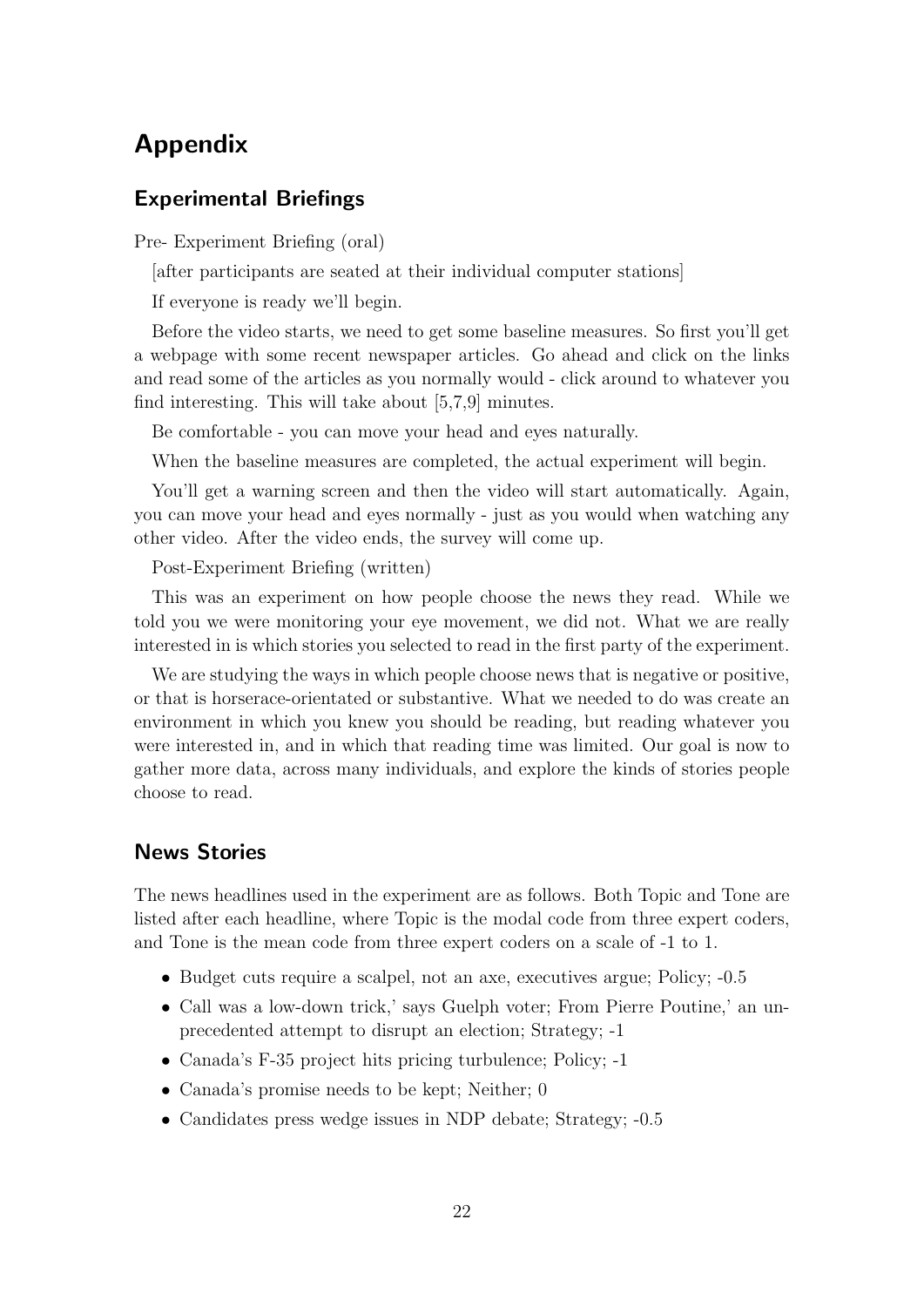- Celil case full of missteps, government records reveal; Bureaucratic wrangling behind the scenes as Canadian citizen extradited from Uzbekistan held in Chinese jail; Policy; -1
- CPI retooling could affect pensions, wages; If Statscan finds that consumer price inflation is overestimated, hikes in wages, pensions tied to CPI could drop; Policy; -0.5
- Dirty political game gets dirtier; Scale of the voter-suppression scheme alleged in Guelph has never been seen before in Canada; Strategy; -1
- Federal immigration policies hurt Ontario, minister says; Charles Sousa responds by creating province's first immigration strategy; Policy; -0.75
- Feds warn provinces: Get in line; Tensions rise as Ottawa insists only less business tax, more spending cuts will deliver fiscal prosperity; Policy; -0.75
- Flaherty taps Conservative riding president as port authority; Policy; 0
- Glimmer of hope' for Cape Breton seawall; Policy; 1
- Government to close loophole threatening gay marriages; Policy; 0.25
- Immigration overhaul to let employers choose prospects; Kenney wants a more flexible system that emphasizes language skills and youth, with a view to creating a new stream for tradespeople; Policy; 0.5
- LAW AND DISORDER; This week, an Ontario judge rebelled against mandatoryminimum sentencing; Policy; -1
- Leaders, not genders, for a better world; Key choices made by any sex must combine hard- and soft-power skills to produce smart strategies, argues Joseph Nye; Policy; 1
- Mobilicity calls for U.S.-style spectrum screen' in auction; Policy; 0
- Montreal builds its cultural brand; The city doesn't have pots of money, but it's got a plan to intensify its already vibrant culture one building at a time; Policy; 1
- Mulcair's leftist credentials under fire in Montreal debate; Strategy; -1
- Native leaders wary of Ottawa relationship; Manitoba joins Saskatchewan saying action plan between AFN and federal government did not have their input; Strategy; -1
- Ottawa set to lift entry ban on ANC members; Long-standing ban, which has kept some of the heroes of the anti-apartheid struggle out of Canada, will be addressed, Kenney says; Policy; 0.5
- Putting a face on underfunding of reserve schools; Policy;  $-0.5$
- Redford, McGuinty square off over oil sands benefits; Strategy;  $-0.75$
- Robo-calls worse than Watergate, dirty trickster says; Strategy; -1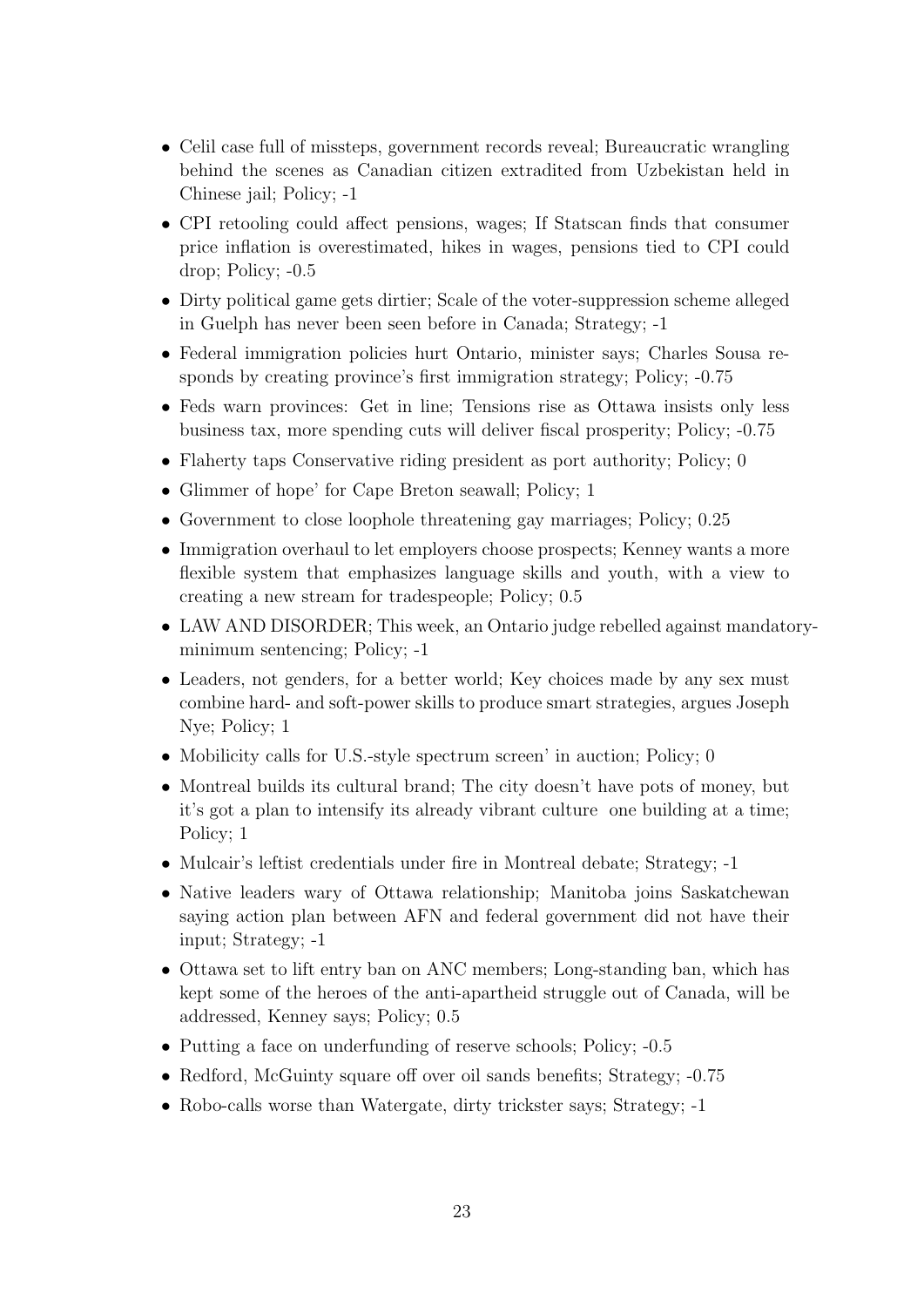- Safe-injection plans divide Montreal; The city wants to move ahead with lifesaving program, but there is much disagreement about where sites should be located; Policy; -1
- Shrinking federal deficit gives Flaherty breathing room for budget; Policy; 1
- The bullies, the bill and the bystanders; As Ontario examines anti-bullying laws, a legal adviser weighs the merits of getting silent witnesses to stop empowering the abusers; Policy; -0.25
- The other age issue; Policy;  $-0.25$
- Topp battles to regain lead in NDP race; The party strategist takes aim at Dewar's French and Mulcair's centrist policies as the gloves come off in the leadership contest; Strategy; -1
- Tories accuse NDP of playing dirty, sleazy Internet game' over cybercrime bill; Strategy; -1
- Tories clear hurdle in bid to uphold Wheat Board abolition; Policy; 0.25
- Tories downplay timing for OAS reform; Finance Minister's comment that pension reform is years away quickly reinterpreted to mean it just isn't imminent; Policy; -0.25
- Tories stung by e-privacy backlash; Strategy; -1
- NDP winning Toronto-Danforth riding a safe bet, poll predicts; Byelection candidate Craig Scott leads in race for Layton's old seat with 61 per cent support; Strategy; 0.75
- NDP's support in Quebec eroding: Poll; Down from 42 in May to 33; Strategy; -1
- Tories surge ahead of rivals; Redford PCs grab 53% of support as election looms; Strategy; 0.75
- Poll shows Liberal rebound; Strategy; 1
- Peggy Nash, a pit bull who is always there for her 'hood; What makes Parkdale-High Park's MP run: 'It matters who is actually there'; Strategy; 0.75
- Tide could still turn for Charest; Strategy; 0.75
- Layton named 2011's top newsmaker; Neither; 1
- Ottawa to seek innovative business migrants; Policy; 1
- Rebuilding Ontario: A plan for the way forward; Policy; 0.75
- The Bob Rae Bounce: Liberals continue to gain steaml New polls shows the liberas have increased their support by three points, led in part by Bob Rae's increasing popularity.; Strategy; 1
- Liberals reach post election high, but Tories rule the polls; Trudeau gains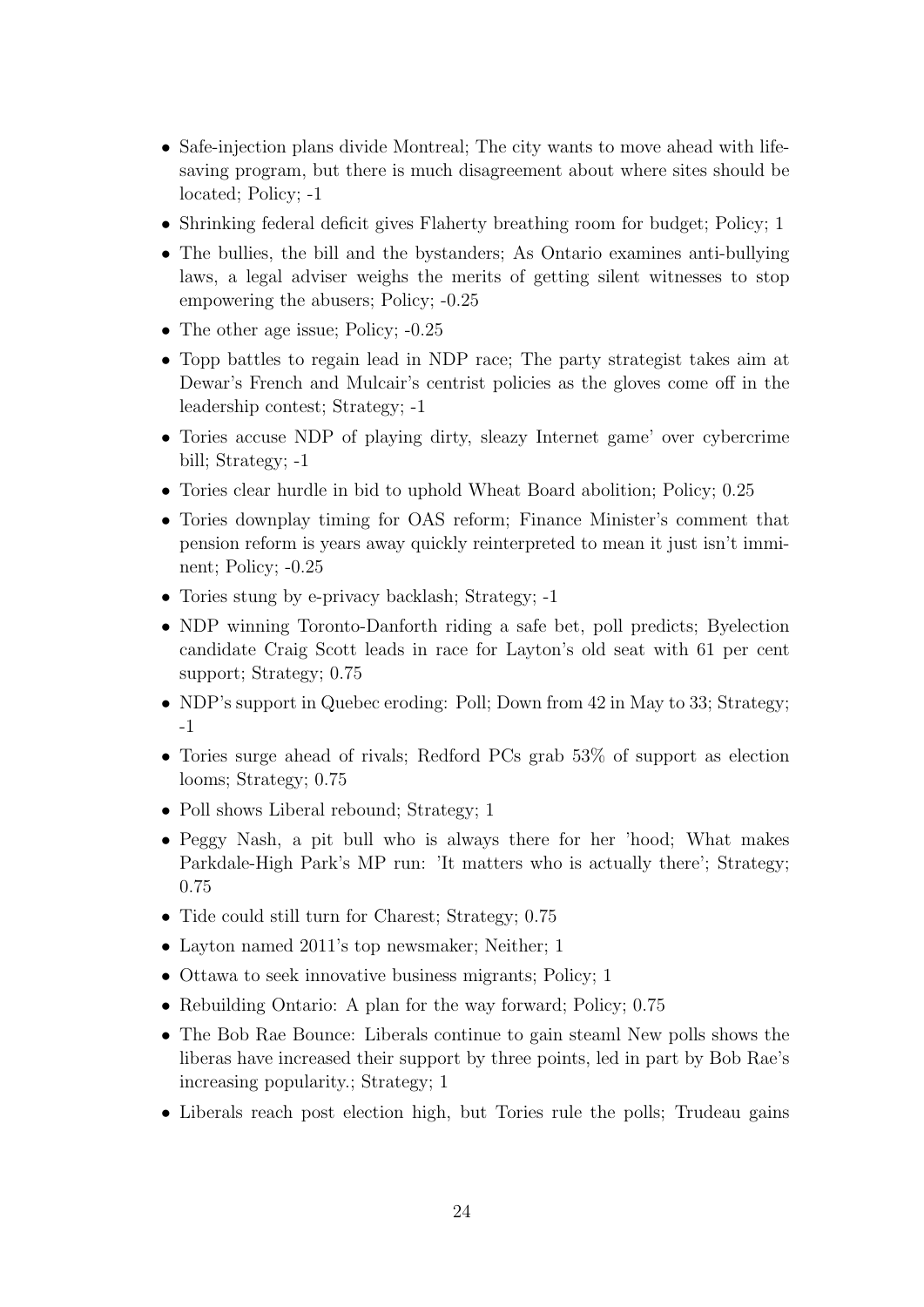support for Liberal leader, Mulcair tops NDP; Strategy; 0.5

- Dewar's not a man to be ruffled by polls; Strategy; 0.5
- With elections over, who's still popular? Saskatchewan's Brad Wal continues to top; Strategy; 0.75
- Opportunity (finally) knocks for the Liberals; Paul Martin's former strategic advisor explains how changing regional dynamics could allow a chastened party to restore itself.; Strategy; 1
- NDP fears Tories won't act on pledge to strengthen elections watchdog; For two days running, Conservatives fail to give direct answer when asked if they'll follow through on non-binding motion with six months; Strategy; -1
- Political fates tied to pipeline progress; Strategy; 0
- Fault lines will soon be exposed; Tory budget, new NDP leader set the tone; Strategy; -0.5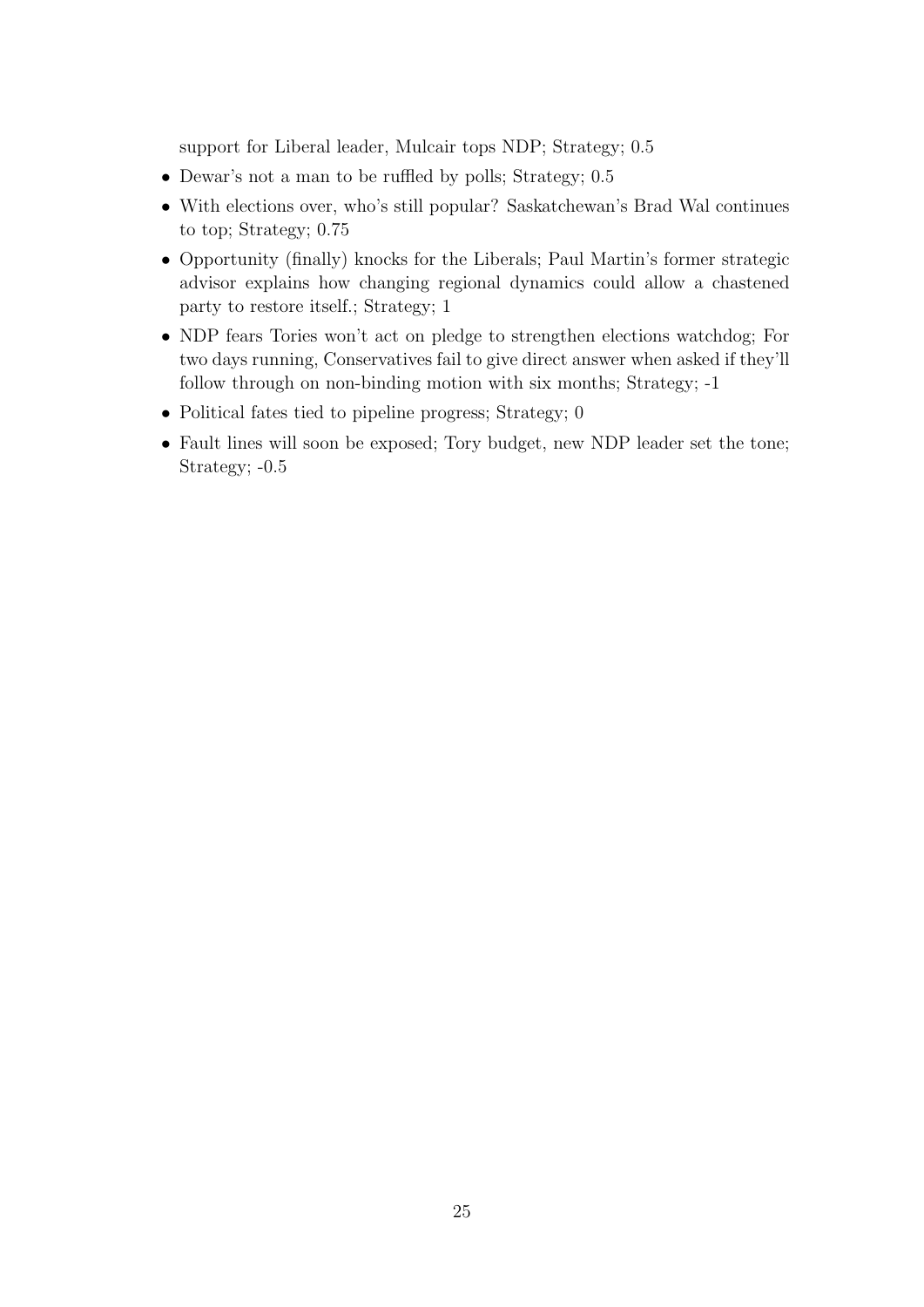# **References**

- Altheide, David L. 1997. "The News Media, the Problem Frame, and the Production of Fear." Sociological Quarterly 38:647–668.
- Andrew, Blake C. 2007. "Media-Generated Shortcuts: Do Newspaper Headlines Present Another Roadblock for Low Information Rationality?" Harvard International Journal of Press and Politics 12:24–442.
- Andrew, Blake C., Antonia Maioni, and Stuart Soroka. 2006. "Just When You Thought it was Out, Policy is Pulled Back In." Policy Options March 2006:74— 79.
- Blumer, J. G. and M. Gurevitch. 1995. The Crisis of Public Communication. London: Routledge.
- Capella, J. N. and K. H. Jamieson. 1997. Spiral of Cynicism: the press and the public good. New York: Oxford University Press.
- Diagnault, Penelope, Stuart Soroka, and Thierry Giasson. 2012. "The Perception of Political Advertising During An Election Campaign: A Preliminary Study of Cognitive and Emotional Effects.", forthcoming.
- Downs, A. 1957. An Economic Theory of Democracy. New York: Harper and Row.
- Edelman, M. 1987. Constructing the Political Spectacle. Chicago: University of Chicago Press.
- Farnsworth, S. J. and S. R. Lichter. 2007. The Nightly News Nightmare: Television Coverage of U.S. Presidential Elections. New York: Rowman and Littlefield.
- Fiske, S. T. 1980. "Attention and weight in person perception: The impact of negative and extreme behavior." Journal of Personality and Social Psychology 38.
- Fiske, S. T. 1984. Social Cognition. New York: Random House.
- Graber, D. 1984. Processing the News. New York: Longman.
- Harrington, David E. 1989. "Economic News on Television: The Determinants of Coverage." Public Opinion Quarterly 53.
- Iyengar, S., H. Norpoth, and K. S. Hahn. 2004. "Consumer Demand for Election News: The Horserace Sells." Journal of Politics 66:157–175.
- Jones, David A. 2004. "Why Americans Don't Trust the Media: A Preliminary Analysis." *International Journal of Press and Politics* 9(2):60–75.
- Kahneman, Daniel and Amos Tversky. 1979. "Prospect Theory: An Analysis of Decision Under Risk." Econometrica 47:263–92.
- Lang, K. and G. Lang. 1966. "The Mass Media and Voting." In Reader in Public Opinion and Communication, 2nd ed., B. Berelson and M. Janowitz, eds., pages 455–472, New York: Free Press.
- Lang, K. and G. Lang. 1968. Politics and Television. Chicago: Quadrangle.
- Lau, R. P. and D. P. Redlawsk. 2006. How Voters Decide: Information Processing During Election Campaigns. Cambridge MA: Cambridge University Press.
- Lichter, S. R. and R. E. Noyes. 1995. Good Intentions Make Bad News: Why Americans Hate Campaign Journalism. Lanham MD: Rowman and Littlefield.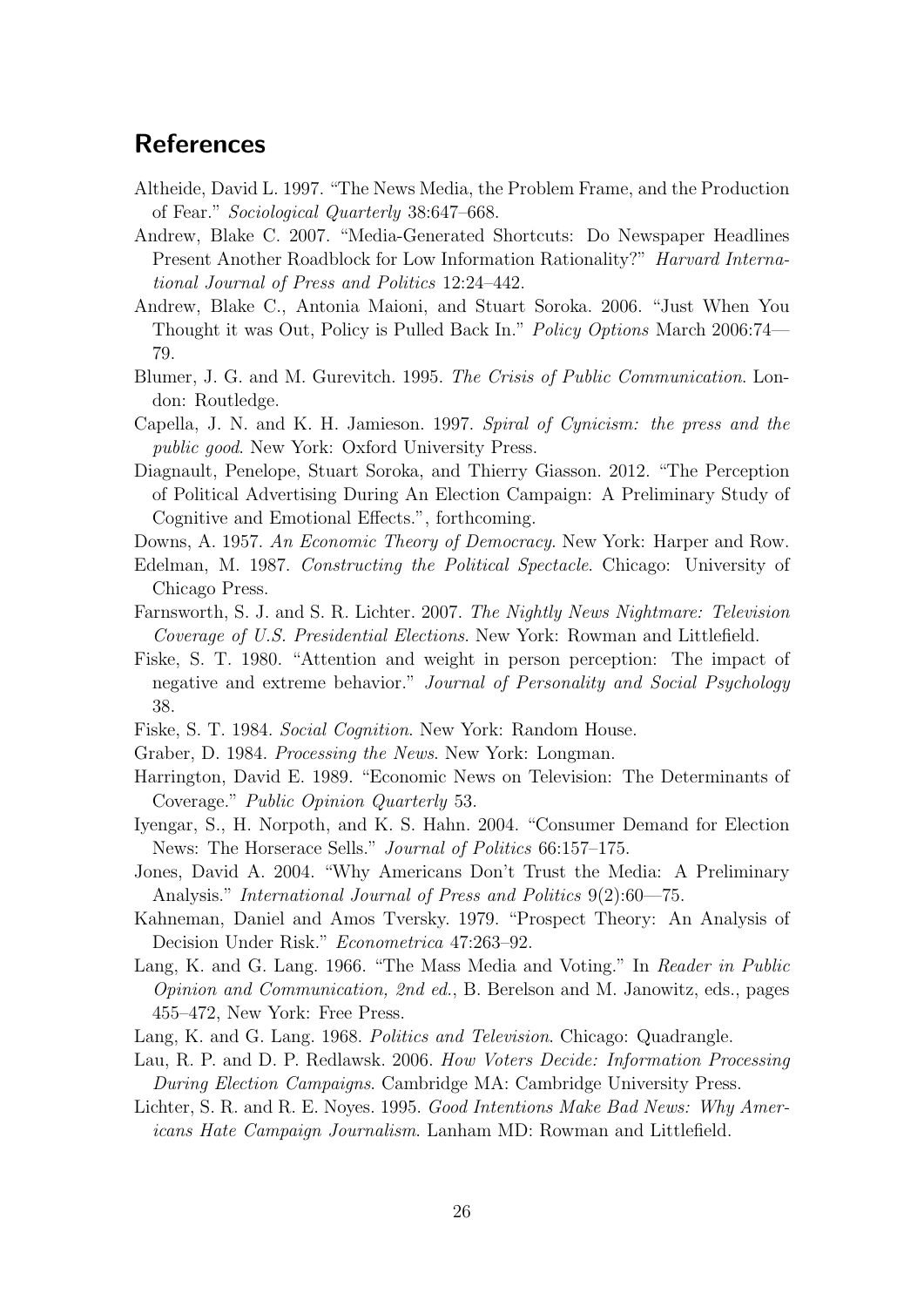- Mann, T.E. and N.J. Ornstein. 1994. Congress, the Press, and the Public. Washington, D.C.: American Enterprise Institute, Brookings Institute.
- McDermott, R. 2002. "Experimental Methodology in Political Science." Political Analysis 10:4.
- Meffert, Michael F., Sungeun Chung, Amber J. Joiner, Leah Waks, and Jennifer Garst. 2006. "The Effects of Negativity and Motivated Information Processing During a Political Campaign." Journal of Communication 56:27–51.
- Mendelsohn, M. 1993. "Television Frames in the 1988 Canadian Election." Canadian Journal of Communication 18.
- Morton, R. B. and K. C Williams. 2008. "Experimentation in Political Science." In Oxford Handbook of Political Methodology, D. Collier J.M. Box Steffensmeir, H.E. Brady, ed., Oxford: Oxford University Press.
- Moy, Patricia and Michael Pfau. 2000. With malice toward all?: The media and public confidence in democratic institutions. Praeger Publishers.
- Mutz, D. C. and P. S. Martin. 2001. "Facilitating Communication across Lines of Political Difference: The Role of Mass Media." American Political Science Review 95.
- Negroponte, N. 1995. Being Digital. New York: Knopf.
- Neuman, R. W. 1991. The Future of the Mass Audience. Cambridge MA: Cambridge University Press.
- Newton, K. 2006. "May the weak force be with you: The power of the mass media in modern politics." European Journal of Political Research 45:209–234.
- Patterson, T. E. 1994. Out of Order. New York: Vintage Books.
- Pickup, M., B. Andrew, F. Cutler, and J. S. Matthews. 2010. "The Horse(race)- Drawn Media (Band)Wagon." Paper presented at the Annual Meeting of the Canadian Political Science Association.
- der Pligt, Van, Joop, and J. Richard Eiser. 1980. "Negativity and Descriptive Extremity in Impression Formation." European Journal of Social Psychology 10:415– 419.
- Prior, M. 2005. "News vs Entertainment: How Increasing Media Choice Widens Gaps in Political Knowledge and Turnout." American Journal of Political Science 49:577–592.
- Prior, M. 2007. Post-broadcast Democracy: How media choice increases inequality in political involvement and polarizes elections. New York: Cambridge University Press.
- Robinson, M. 1976. "American political legitimacy in an era of electronic journalism: Reflections on the evening news." In Television as a Social Force, D. Cater and R. Adler, eds., New York: Prager.
- Robinson, M. J. and M. A. Sheehan. 1983. Over the Wire and on TV: CBS and UPI in Campaign 80'. New York: Russell Sage Foundation.
- Sabato, L. 1991. Feeding Frenzy: How Attack Journalism Has Transformed American Politics. New York: The Free Press.